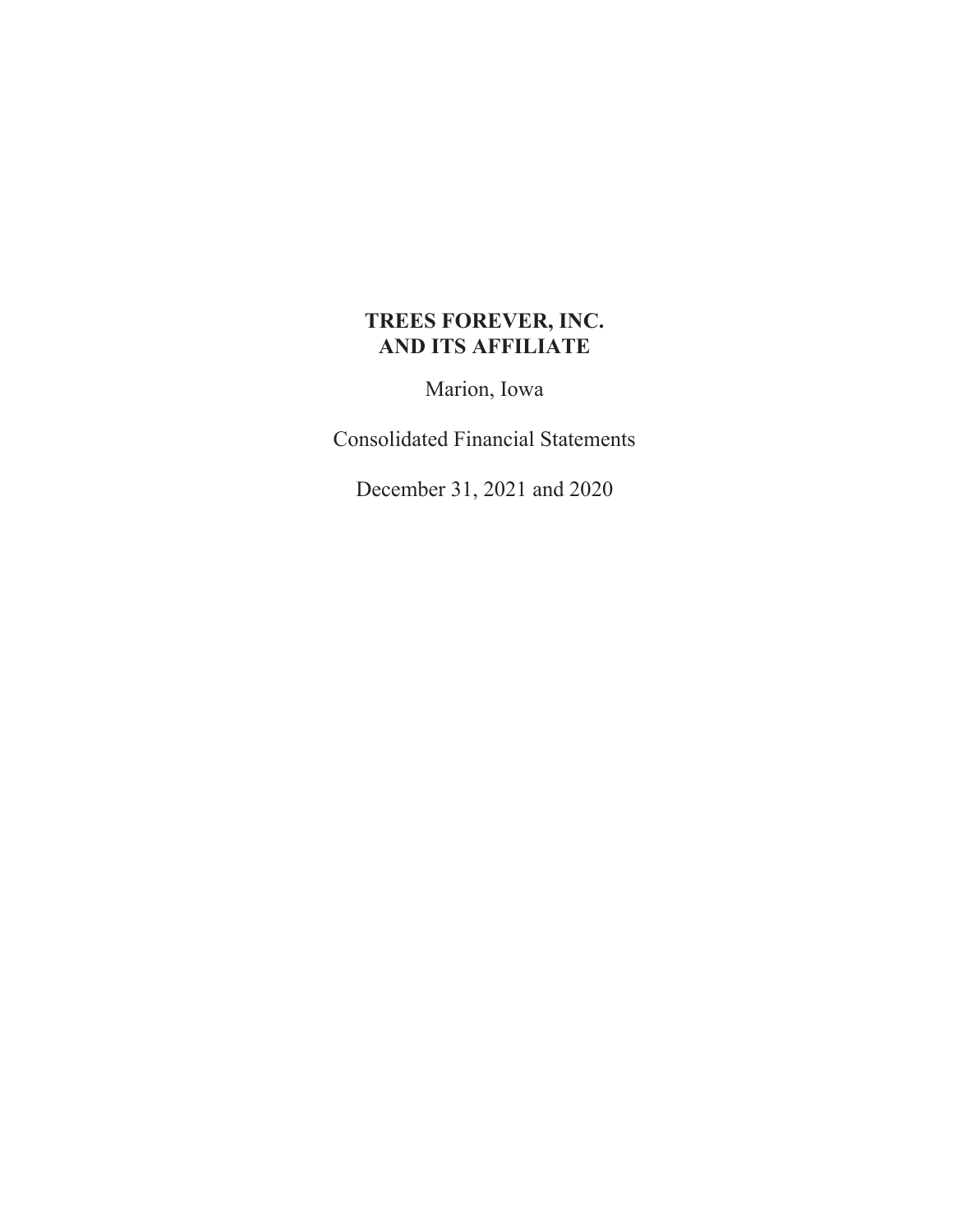# **TREES FOREVER, INC. AND ITS AFFILIATE**

| <b>Contents</b>                                                                                                                                                             | Page(s)   |
|-----------------------------------------------------------------------------------------------------------------------------------------------------------------------------|-----------|
| <b>Independent Auditors' Report</b>                                                                                                                                         | $1 - 3$   |
| <b>Financial Statements:</b>                                                                                                                                                |           |
| <b>Consolidated Statements of Financial Position</b>                                                                                                                        | $4 - 5$   |
| <b>Consolidated Statements of Activities</b>                                                                                                                                | 6         |
| Consolidated Statements of Cash Flows                                                                                                                                       | 7         |
| <b>Consolidated Statements of Functional Expenses</b>                                                                                                                       | $8-9$     |
| Notes to Consolidated Financial Statements                                                                                                                                  | $10 - 21$ |
| <b>Supplementary Information:</b>                                                                                                                                           |           |
| <b>Consolidating Statement of Financial Position</b>                                                                                                                        | $22 - 23$ |
| <b>Consolidating Statement of Activities</b>                                                                                                                                | 24        |
| Independent Auditors' Report on Internal Control over Financial Reporting and on<br><b>Compliance and Other Matters Based on an Audit of Financial Statements Performed</b> |           |
| in Accordance with Government Auditing Standards                                                                                                                            | $25 - 26$ |
| <b>Schedule of Findings and Responses</b>                                                                                                                                   | 27        |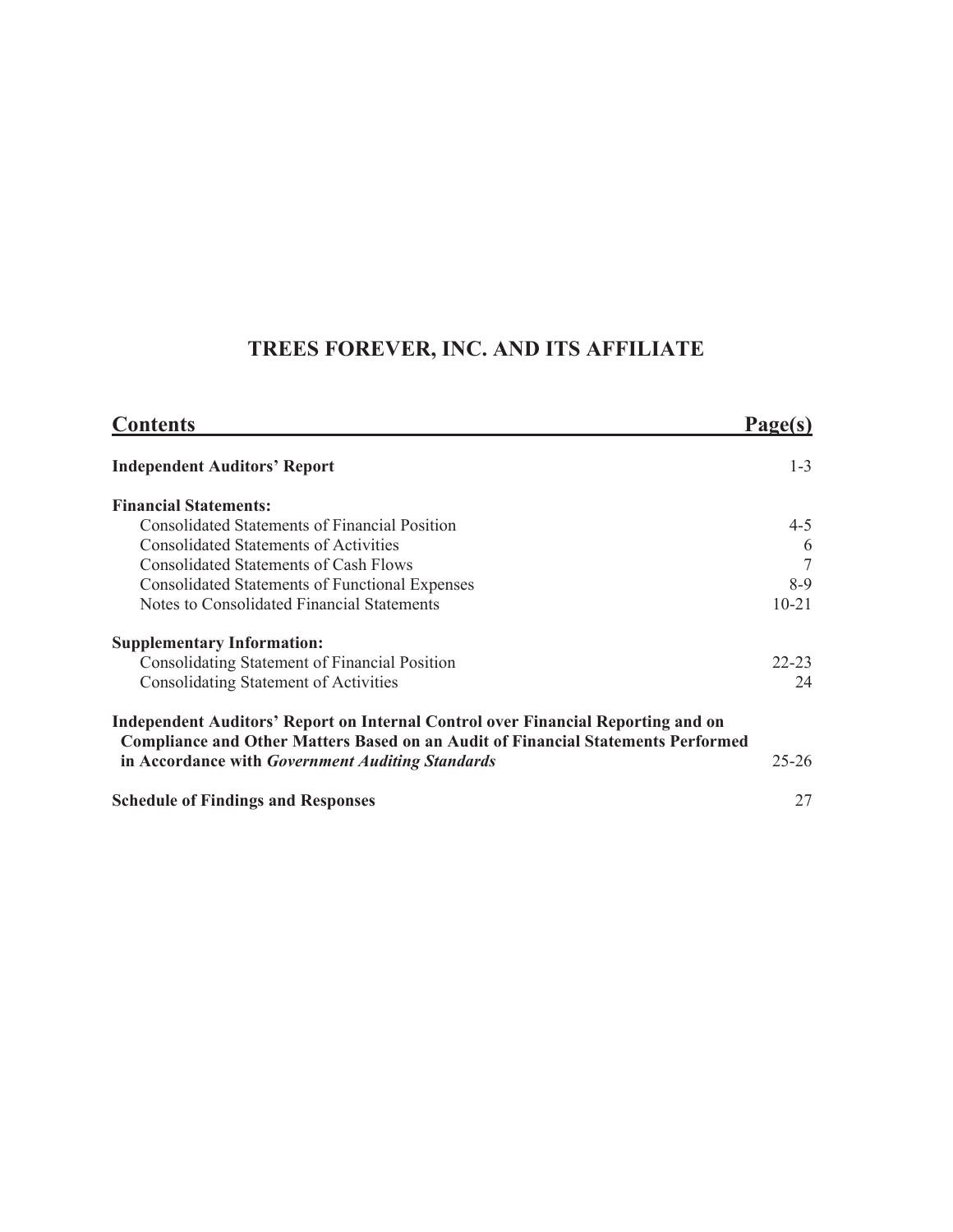

#### Independent Auditors' Report

To the Board of Directors of Trees Forever, Inc. and its Affiliate Marion, Iowa

#### **Opinions**

We have audited the accompanying consolidated financial statements of Trees Forever, Inc. (a non-profit organization) and its Affiliate, which comprise the consolidated statements of financial position as of December 31, 2021 and 2020, and the related consolidated statements of activities and changes in net assets (deficit), cash flows, and functional expenses for the years then ended, and the related notes to the consolidated financial statements.

In our opinion, the consolidated financial statements present fairly, in all material respects, the financial position of Trees Forever, Inc. and its Affiliate as of December 31, 2021 and 2020, and the changes in their net assets, cash flows, and functional expenses for the years then ended in accordance with accounting principles generally accepted in the United States of America.

#### **Basis for Opinion**

We conducted our audits in accordance with auditing standards generally accepted in the United States of America and the standards applicable to financial audits contained in Government Auditing Standards, issued by the Comptroller General of the United States. Our responsibilities under those standards are further described in the Auditor's Responsibilities for the Audit of the Financial Statements section of our report. We are required to be independent of Trees Forever, Inc. and its Affiliate and to meet our other ethical responsibilities, in accordance with relevant ethical requirements relating to our audits. We believe that the audit evidence we have obtained is sufficient and appropriate to provide a basis for our audit opinions.

#### **Responsibilities of Management for the Financial Statements**

Management is responsible for the preparation and fair presentation of the financial statements in accordance with accounting principles generally accepted in the United States of America, and for the design, implementation, and maintenance of internal control relevant to the preparation and fair presentation of financial statements that are free from material misstatement, whether due to fraud or error.

In preparing the financial statements, management is required to evaluate whether there are conditions or events, considered in the aggregate, that raise substantial doubt about Trees Forever, Inc. and its Affiliate's ability to continue as a going concern within one year after the date that the financial statements are available to be issued.

**tdtpc.com**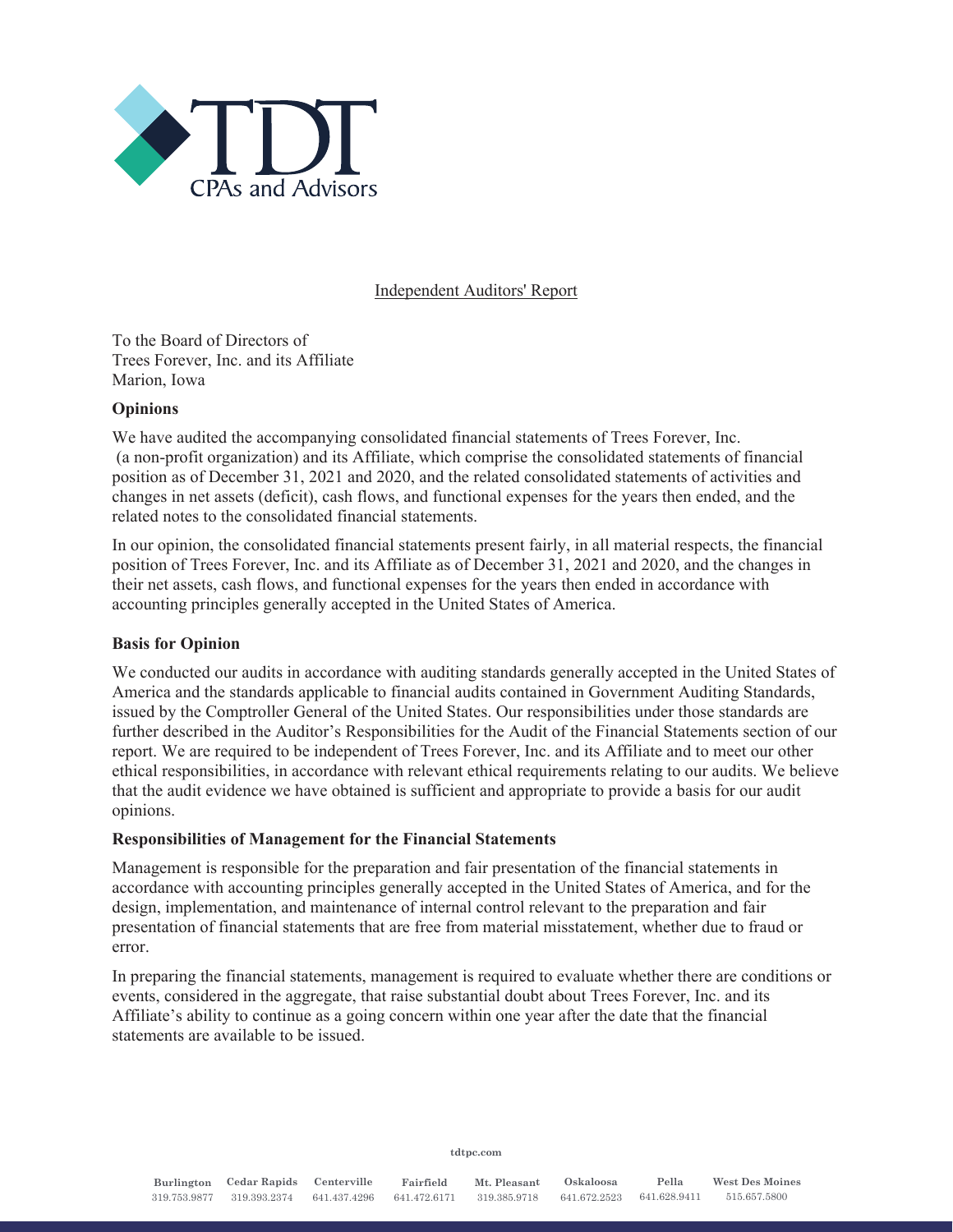#### **Auditor's Responsibilities for the Audit of the Financial Statements**

Our objectives are to obtain reasonable assurance about whether the financial statements as a whole are free from material misstatement, whether due to fraud or error, and to issue an auditor's report that includes our opinion. Reasonable assurance is a high level of assurance but is not absolute assurance and therefore is not a guarantee that an audit conducted in accordance with generally accepted auditing standards and Government Auditing Standards will always detect a material misstatement when it exists. The risk of not detecting a material misstatement resulting from fraud is higher than for one resulting from error, as fraud may involve collusion, forgery, intentional omissions, misrepresentations, or the override of internal control. Misstatements are considered material if there is a substantial likelihood that, individually or in the aggregate, they would influence the judgement made by a reasonable user based on the financial statements.

In performing an audit in accordance with generally accepted auditing standards and Government Auditing Standards, we:

- Exercise professional judgement and maintain professional skepticism throughout the audit.
- Identify and assess the risks of material misstatement of the financial statements, whether due to fraud or error, and design and perform audit procedures responsive to those risks. Such procedures include examining, on a test basis, evidence regarding the amounts and disclosures in the financial statements.
- Obtained an understanding of internal control relevant to the audit in order to design audit procedures that are appropriate in the circumstances, but not for the purpose of expressing an opinion on the effectiveness of Trees Forever, Inc. and its Affiliate's internal control. Accordingly, no such opinion is expressed.
- Evaluate the appropriateness of accounting policies used and the reasonableness of significant accounting estimates made by management, as well as evaluate the overall presentation of the financial statements.
- Conclude whether, in our judgement, there are conditions or events, considered in the aggregate, that raise substantial doubt about Trees Forever, Inc. and its Affiliate's ability to continue as a going concern for a reasonable period of time.

We are required to communicate with those charged with governance regarding, among other matters, the planned scope and timing of the audit, significant audit findings, and certain internal control related matters that we identified during the audit.

#### **Other Reporting Required by** *Government Auditing Standards*

In accordance with *Government Auditing Standards*, we have also issued our report dated May 3, 2022 on our consideration of Trees Forever, Inc. and its Affiliate's internal control over financial reporting and on our tests of its compliance with certain provisions of laws, regulations, contracts, grant agreements, and other matters. The purpose of that report is to solely describe the scope of our testing of internal control over financial reporting and compliance and the results of that testing, and not to provide an opinion on the effectiveness of Trees Forever, Inc. and its Affiliate's internal control over financial reporting or on compliance. That report is an integral part of an audit performed in accordance with *Government Auditing Standards* in considering Trees Forever, Inc. and its Affiliate's internal control over financial reporting and compliance.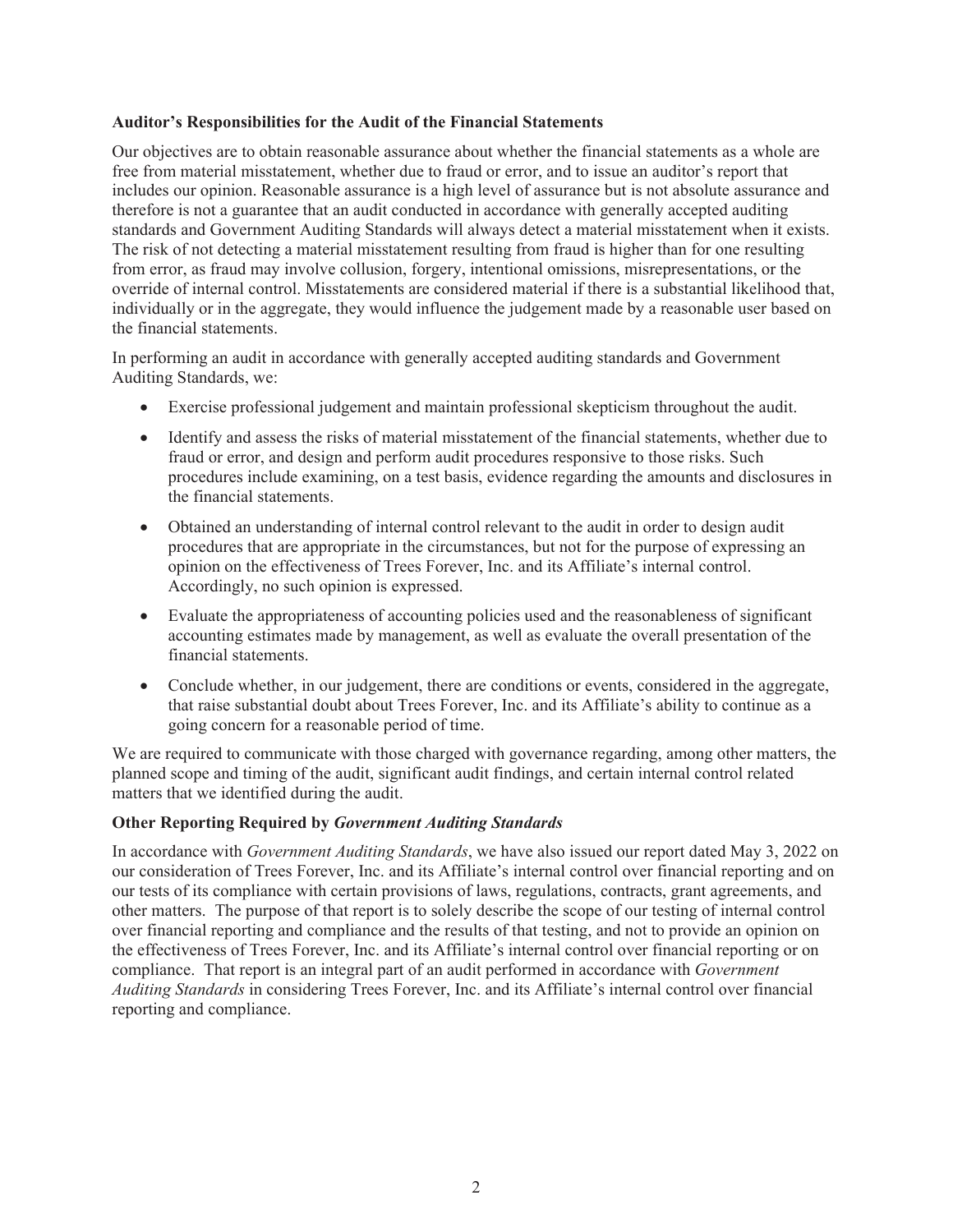#### **Report on Supplementary Information**

Our audits were conducted for the purpose of forming an opinion on the financial statements as a whole. The consolidating schedules are presented for the purposes of additional analysis and are not a required part of the financial statements. Such information is the responsibility of management and was derived from and relates directly to the underlying accounting and other records used to prepare the financial statements. The information has been subjected to the auditing procedures applied in the audits of the financial statements and certain additional procedures, including comparing and reconciling such information directly to the underlying accounting and other records used to prepare the financial statements or to the financial statements themselves, and other additional procedures in accordance with auditing standards generally accepted in the United States of America. In our opinion, the information is fairly stated in all material respects in relation to the financial statements as a whole.

 *TDT CPAs and Advisors, P.C.* 

Cedar Rapids, Iowa May 3, 2022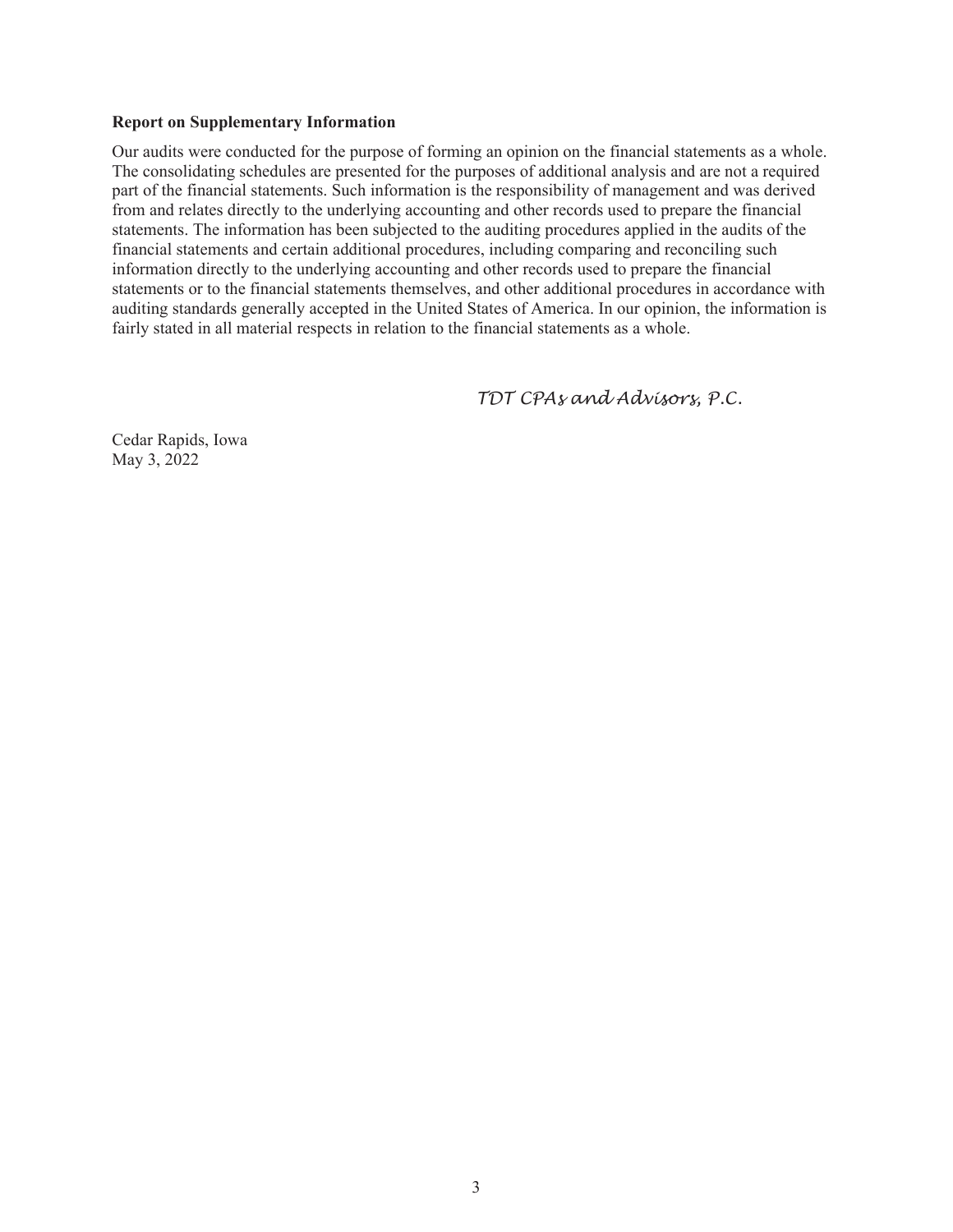# **December 31, 2021 and 2020 Consolidated Statements of Financial Position TREES FOREVER, INC. AND ITS AFFILIATE**

| <b>Assets</b>                                              |                 |           |
|------------------------------------------------------------|-----------------|-----------|
|                                                            | 2021            | 2020      |
| <b>Current assets:</b>                                     |                 |           |
| Cash and cash equivalents                                  | \$<br>1,802,637 | 505,127   |
| Accounts receivable                                        | 108             | 3,661     |
| Grants receivable                                          | 419,952         | 374,357   |
| Unconditional promises to give                             | 14,961          | 2,500     |
| Prepaid expense                                            | 39,483          | 31,717    |
| Total current assets                                       | 2,277,141       | 917,362   |
| <b>Property and equipment:</b>                             |                 |           |
| Land                                                       | 111,100         | 111,100   |
| <b>Buildings</b>                                           | 483,796         | 483,796   |
| Furniture and fixtures                                     | 56,889          | 58,860    |
| Equipment                                                  | 172,959         | 161,553   |
| Total                                                      | 824,744         | 815,309   |
| Less accumulated depreciation                              | 181,893         | 150,545   |
| Net property and equipment                                 | 642,851         | 664,764   |
| <b>Other assets:</b>                                       |                 |           |
| Beneficial interest in assets held by community foundation | 592,030         | 403,084   |
|                                                            |                 |           |
| <b>Total assets</b>                                        | \$<br>3,512,022 | 1,985,210 |

See accompanying notes to consolidated financial statements.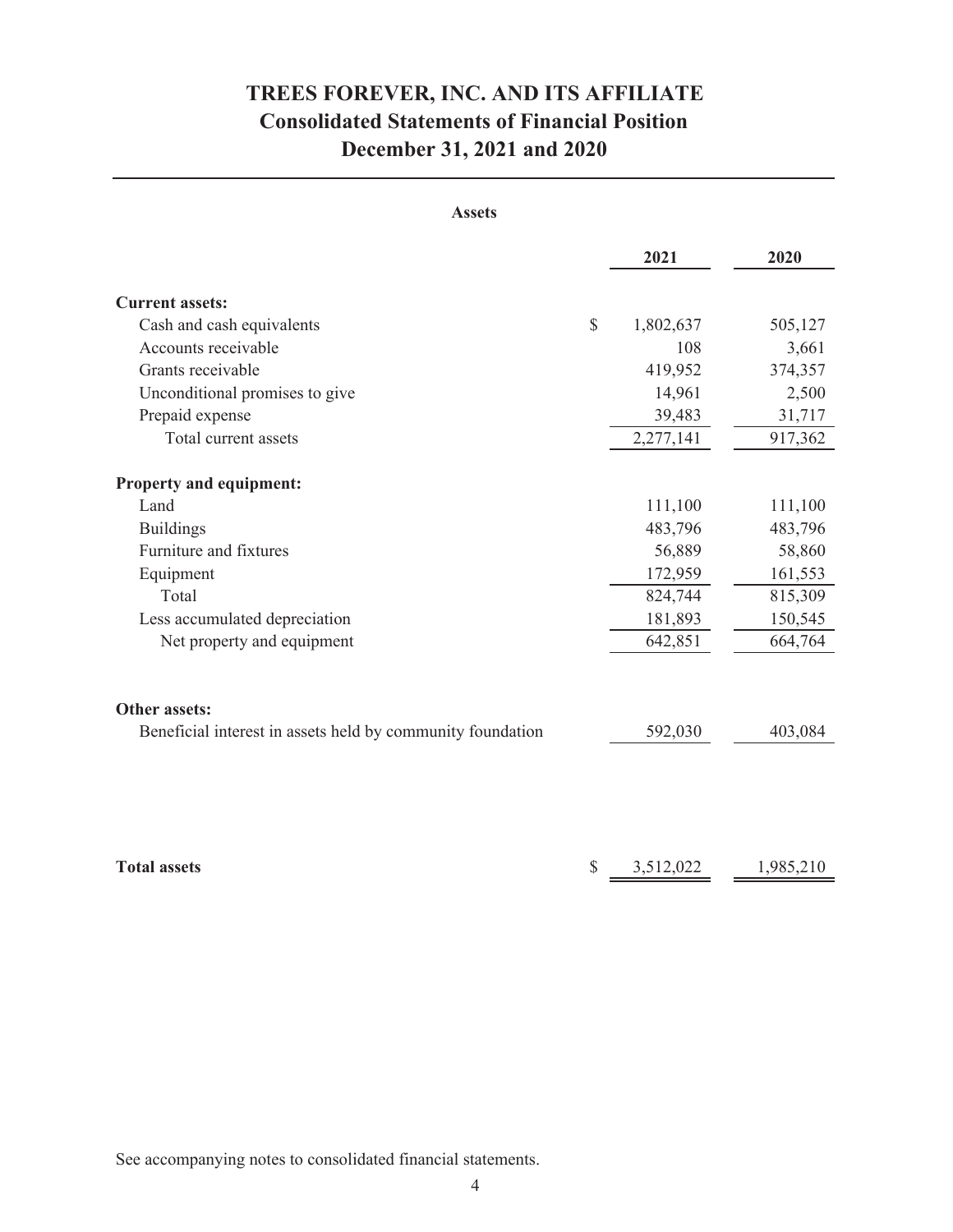### **December 31, 2021 and 2020 Consolidated Statements of Financial Position TREES FOREVER, INC. AND ITS AFFILIATE**

#### **Liabilities and Net Assets**

|                                                                           | 2021      | 2020      |
|---------------------------------------------------------------------------|-----------|-----------|
| <b>Current liabilities:</b>                                               |           |           |
| $\mathcal{S}$<br>Accounts payable                                         | 38,453    | 43,477    |
| Accrued expenses:                                                         |           |           |
| Vacation pay                                                              | 50,931    | 35,553    |
| Other                                                                     | 1,353     | 15,560    |
| Deferred revenue                                                          | 56,397    | 29,892    |
| Funds held in trust                                                       | 34,601    | 35,679    |
| Current portion of long-term debt                                         | 17,999    | 9,744     |
| Grants payable                                                            | 319,346   | 265,770   |
| Total current liabilities                                                 | 519,080   | 435,675   |
| <b>Long-term liabilities:</b><br>Mortgage payable, net of current portion | 298,220   | 392,724   |
| Total long-term liabilities                                               | 298,220   |           |
|                                                                           |           | 392,724   |
| <b>Total liabilities</b>                                                  | 817,300   | 828,399   |
| <b>Net assets:</b>                                                        |           |           |
| Without donor restrictions:                                               |           |           |
| Undesignated                                                              | 391,752   | 315,026   |
| Board-designated for endowment                                            | 456,848   | 413,652   |
| With donor restrictions                                                   | 1,846,122 | 428,133   |
| Total net assets                                                          | 2,694,722 | 1,156,811 |
|                                                                           |           |           |
| <b>Total liabilities and net assets</b><br>\$                             | 3,512,022 | 1,985,210 |

See accompanying notes to consolidated financial statements.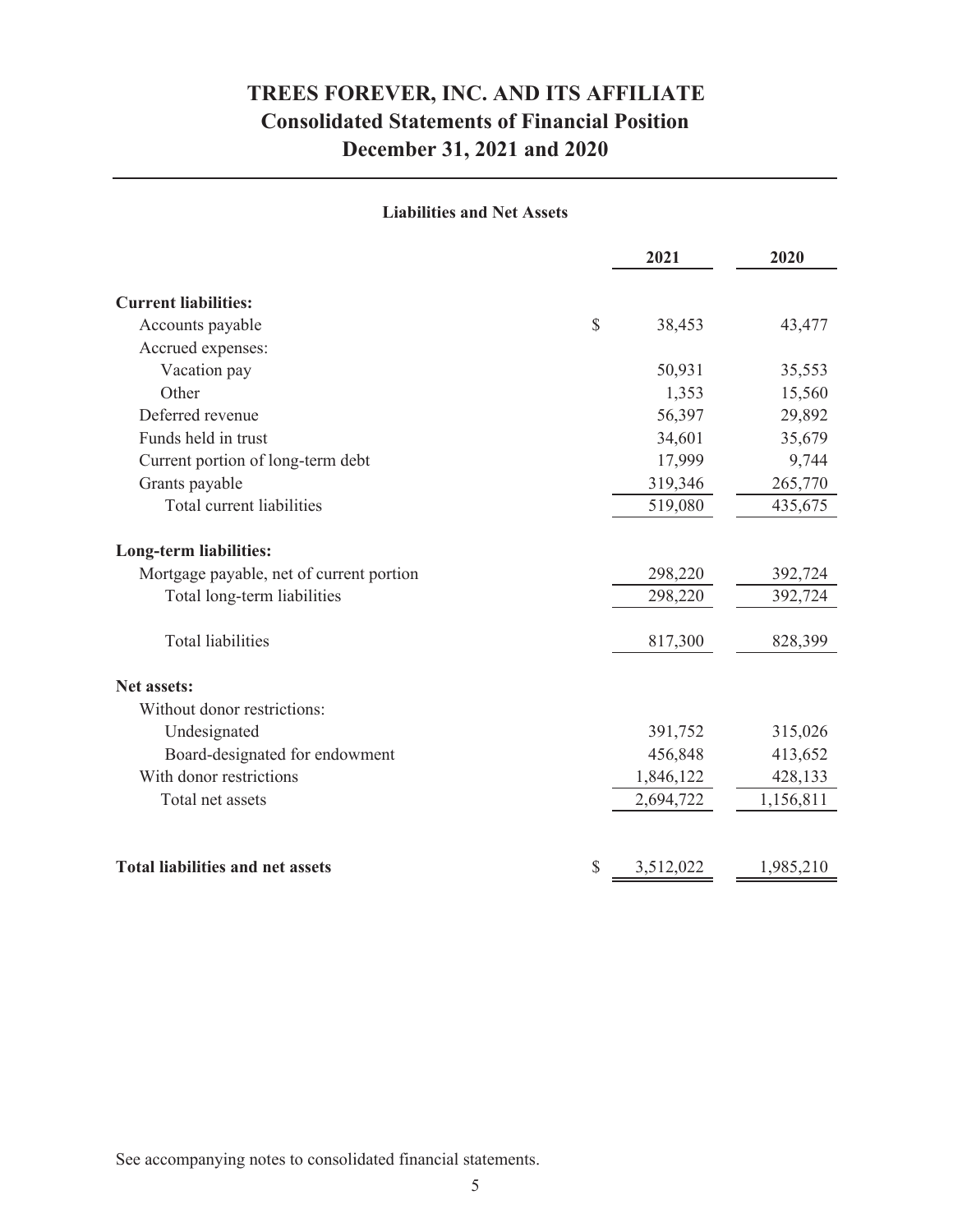| TREES FOREVER, INC. AND ITS AFFILIATE | <b>Consolidated Statements of Activities</b> | For the Years Ended December 31, 2021 and 2020 |
|---------------------------------------|----------------------------------------------|------------------------------------------------|
|---------------------------------------|----------------------------------------------|------------------------------------------------|

|                                         |          |                  | 2021                                  |           |                  | 2020                |           |
|-----------------------------------------|----------|------------------|---------------------------------------|-----------|------------------|---------------------|-----------|
|                                         |          | Without<br>Donor | With Donor                            |           | Without<br>Donor | With Donor          |           |
|                                         |          | Restriction      | Restriction                           | Total     | Restriction      | Restriction         | Total     |
| Support and revenue:                    |          |                  |                                       |           |                  |                     |           |
| Contributions                           | $\Theta$ | 644,009          | 1,747,545                             | 2,391,554 | 278,499          | 365,907             | 644,406   |
| Program administration revenue          |          | 497,847          |                                       | 497,847   | 446,058          |                     | 446,058   |
| Program grant revenue                   |          | 940,721          |                                       | 940,721   | 402,144          |                     | 402,144   |
| Federal grants                          |          | 177,660          |                                       | 177,660   | 125,783          |                     | 125,783   |
| State grants                            |          | 503,544          |                                       | 503,544   | 447,897          |                     | 447,897   |
| Investment income                       |          | 874              |                                       | 874       | 1,413            |                     | 1,413     |
| Change in beneficial interest in assets |          |                  |                                       |           |                  |                     |           |
| held by community foundation            |          | 51,134           | 4,165                                 | 55,299    | 25,502           | 2,140               | 27,642    |
| Contributed services and materials      |          | 24,094           |                                       | 24,094    | 91,177           |                     | 91,177    |
| Paycheck Protection Program grant       |          | 180,470          |                                       | 180,470   | 189,900          |                     | 189,900   |
| Other                                   |          | 7,451            |                                       | 7,451     | 17,526           |                     | 17,526    |
| Net assets released from restrictions   |          | 333,721          | (333, 721)                            |           | 54,927           | (54, 927)           |           |
| Total support and revenue               |          | 3,361,525        | 1,417,989                             | 4,779,514 | 2,080,826        | 313,120             | 2,393,946 |
| Expenses:                               |          |                  |                                       |           |                  |                     |           |
| Program services:                       |          |                  |                                       |           |                  |                     |           |
| Water quality                           |          | 169,434          |                                       | 169,434   | 171,874          |                     | 171,874   |
| Community forestry                      |          | 2,086,375        |                                       | 2,086,375 | 893,257          |                     | 893,257   |
| Roadways                                |          | 379,293          |                                       | 379,293   | 434,588          |                     | 434,588   |
| Education                               |          | 147,760          |                                       | 147,760   | 116,113          |                     | 116,113   |
| Total program services                  |          | 2,782,862        | $\mathbf{I}$                          | 2,782,862 | 1,615,832        | I                   | 1,615,832 |
| Supporting activities:                  |          |                  |                                       |           |                  |                     |           |
| Administrative                          |          | 235,254          |                                       | 235,254   | 167,876          |                     | 167,876   |
| Fundraising                             |          | 223,487          |                                       | 223,487   | 217,020          |                     | 217,020   |
| Total supporting activities             |          | 458,741          |                                       | 458,741   | 384,896          |                     | 384,896   |
| Total expenses                          |          | 3,241,603        |                                       | 3,241,603 | 2,000,728        |                     | 2,000,728 |
| Change in net assets                    |          | 119,922          | 1,417,989                             | 1,537,911 | 80,098           | 313,120             | 393,218   |
| Net assets, beginning of year           |          | 728,678          | 428,133                               | 1,156,811 | 648,580          | 115,013             | 763,593   |
| Net assets, end of year                 | ∥<br>↔   | 848,600          | 1,846,122<br>$\overline{\phantom{a}}$ | 2,694,722 | 728,678          | $\frac{428,133}{ }$ | 1,156,811 |

See accompanying notes to consolidated financial statements. See accompanying notes to consolidated financial statements.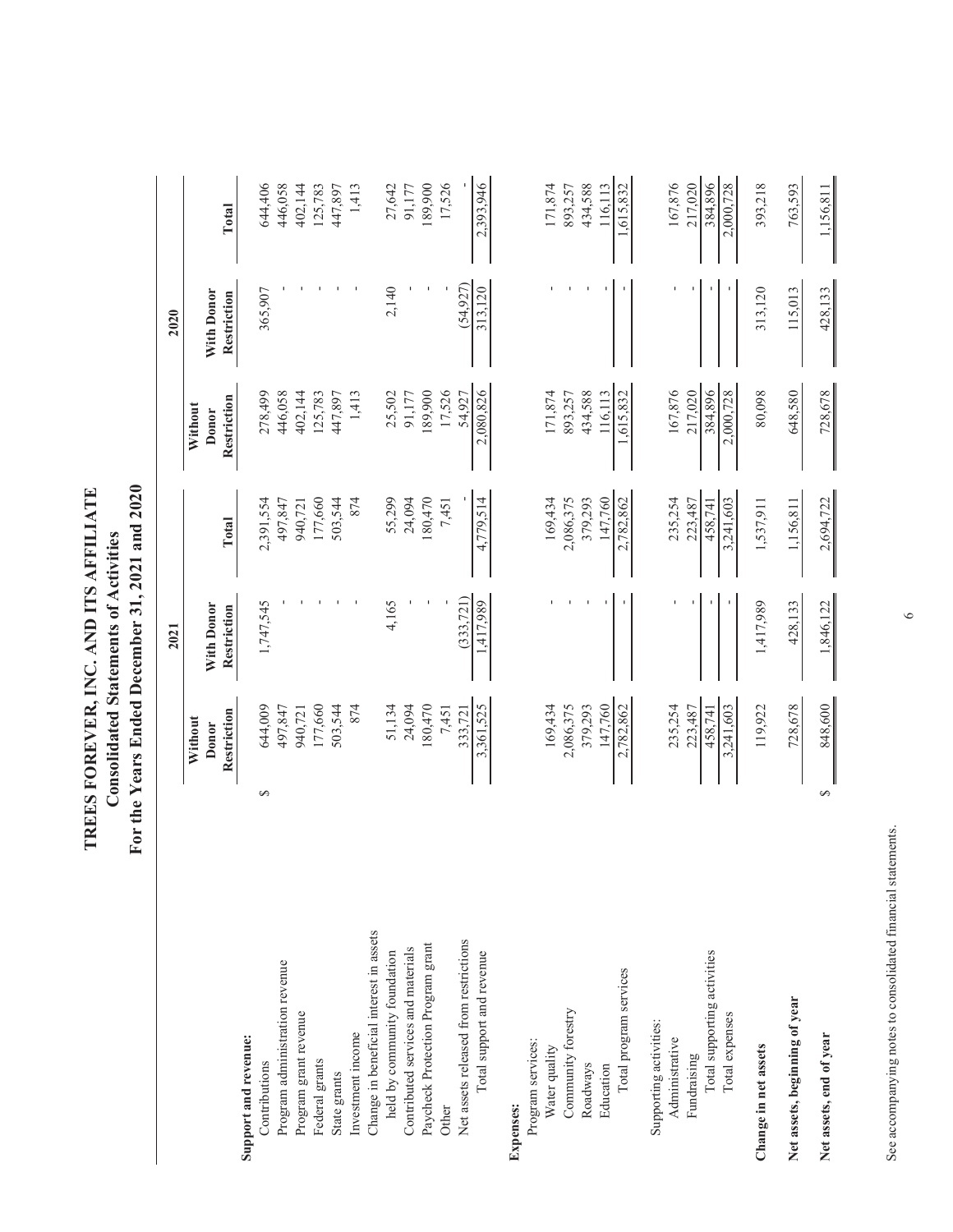## **TREES FOREVER, INC. AND ITS AFFILIATE Consolidated Statements of Cash Flows For the Years Ended December 31, 2021 and 2020**

|                                                                  |              | 2021       | 2020      |
|------------------------------------------------------------------|--------------|------------|-----------|
| <b>Operating activities:</b>                                     |              |            |           |
| Change in net assets                                             | \$           | 1,537,911  | 393,218   |
| Adjustments to reconcile change in net assets to net             |              |            |           |
| cash provided (used) by operating activities:                    |              |            |           |
| Noncash contributions of property and equipment                  |              | (27,270)   | (23, 135) |
| Change in beneficial interest in assets held by community        |              |            |           |
| foundation                                                       |              | (55,235)   | (27,662)  |
| Contributions received by beneficial interest in assets          |              |            |           |
| held by community foundation                                     |              | (108, 788) | (500)     |
| Grants received from beneficial interest in assets held by       |              |            |           |
| community foundation                                             |              | 17,891     | 15,738    |
| Depreciation and amortization                                    |              | 47,324     | 41,680    |
| (Increase) decrease in:                                          |              |            |           |
| Accounts and grants receivable                                   |              | (42, 042)  | (147,507) |
| Unconditional promises to give                                   |              | (12, 461)  | 2,385     |
| Prepaid expenses                                                 |              | (7,766)    | (10,700)  |
| Increase (decrease) in:                                          |              |            |           |
| Accounts payable                                                 |              | (5,024)    | 28,526    |
| Deferred revenue                                                 |              | 26,505     | (6,985)   |
| Grants payable                                                   |              | 53,576     | 182,814   |
| Accrued expenses                                                 |              | 1,171      | 8,885     |
| Funds held in trust                                              |              | (1,078)    | 4,830     |
| Net cash provided (used) by operating activities                 |              | 1,424,714  | 461,587   |
| <b>Investing activities:</b>                                     |              |            |           |
| Proceeds from (transfer to) beneficial interest for construction |              | (42, 814)  | (38, 613) |
| Purchase of property and equipment                               |              | (1,000)    | (16,986)  |
| Proceeds from sale of property and equipment                     |              | 2,859      |           |
| Net cash provided (used) by investing activities                 |              | (40, 955)  | (55, 599) |
| <b>Financing activities:</b>                                     |              |            |           |
| Principal payments on long term debt                             |              | (86,249)   | (8,958)   |
| Net cash provided (used) by financing activities                 |              | (86,249)   | (8,958)   |
| Net increase (decrease) in cash and cash equivalents             |              | 1,297,510  | 397,030   |
| Cash and cash equivalents, beginning of year                     |              | 505,127    | 108,097   |
| Cash and cash equivalents, end of year                           | $\mathbb{S}$ | 1,802,637  | 505,127   |

See accompanying notes to consolidated financial statements.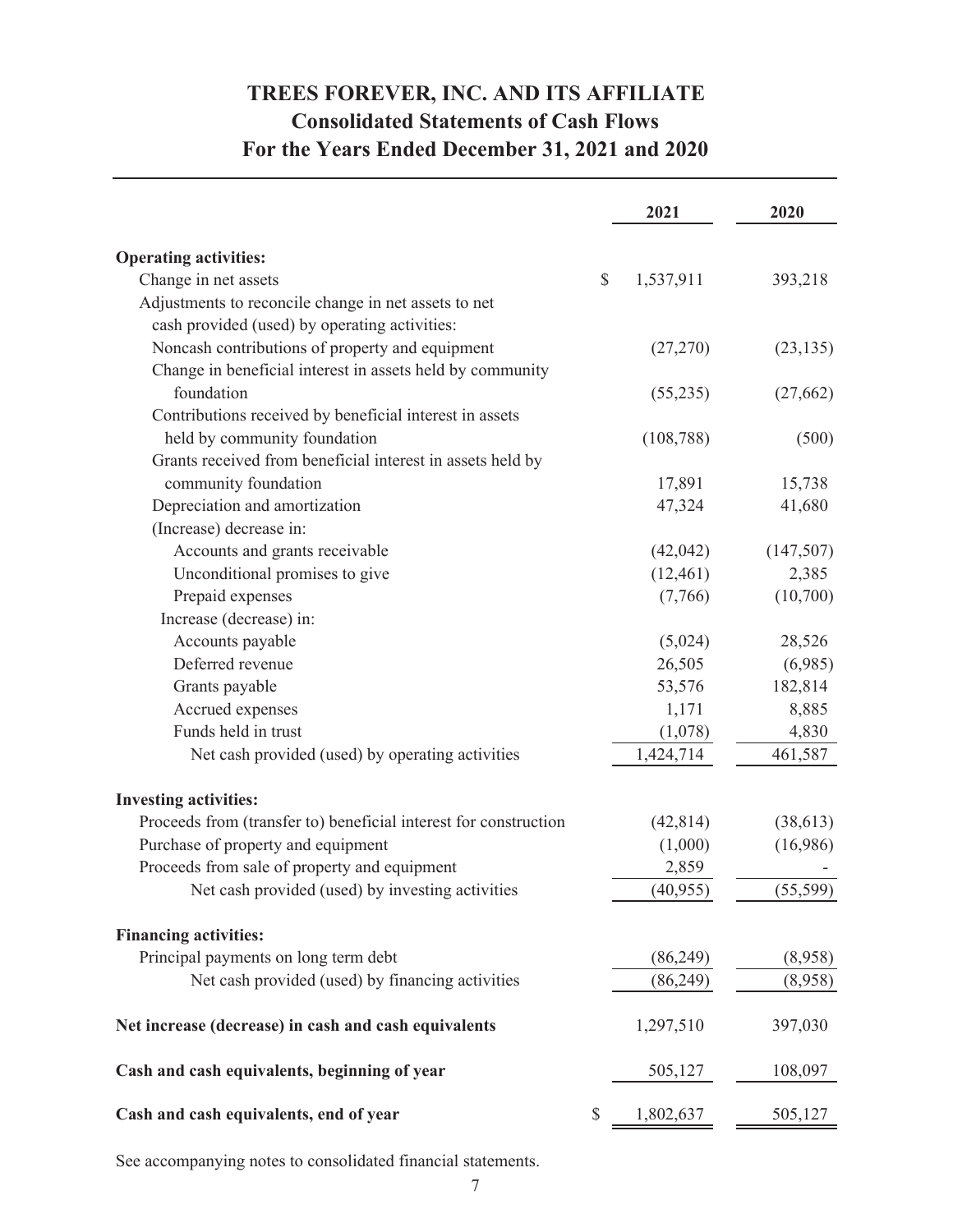TREES FOREVER, INC. AND ITS AFFILIATE **TREES FOREVER, INC. AND ITS AFFILIATE Consolidated Statement of Functional Expenses Consolidated Statement of Functional Expenses** For the Year Ended December 31, 2021 **For the Year Ended December 31, 2021**

|                                   |   |                  | Program Services             |          |           |                              |                           |             |           |
|-----------------------------------|---|------------------|------------------------------|----------|-----------|------------------------------|---------------------------|-------------|-----------|
|                                   |   | Quality<br>Water | <b>Community</b><br>Forestry | Roadways | Education | Program<br>Services<br>Total | Management<br>and General | Fundraising | Total     |
|                                   |   |                  |                              |          |           |                              |                           |             |           |
| Contract labor                    | ∽ | 1,612            | 170,810                      | 12,555   | 19,532    | 204,509                      | 13,476                    | 9,417       | 227,402   |
| Depreciation                      |   | 1,645            | 17,697                       | 7,870    | 919       | 28,131                       | 16,269                    | 2,925       | 47,325    |
| Equipment & furniture purchase    |   | 283              | 12,818                       | 1,356    | 158       | 14,615                       | 2,804                     | 504         | 17,923    |
| Meetings & receptions             |   | 24,349           | 18,822                       | 4,424    | 41,350    | 88,945                       | 4,629                     | 13,122      | 106,696   |
| Postage & shipping                |   | 404              | 1,709                        | 1,784    | 2,305     | 6,202                        | 1,153                     | 6,236       | 13,591    |
| Professional fees                 |   | 3,825            | 28,518                       | 11,128   | 1,299     | 44,770                       | 23,003                    | 12,064      | 79,837    |
| Publication educational materials |   | 1,302            | 9,521                        | 8,164    | 5,253     | 24,240                       | 4,098                     | 10,091      | 38,429    |
| Rent office space                 |   | 1,444            | 25,194                       | 4,178    | 488       | 31,304                       | 2,155                     | 1,553       | 35,012    |
| Supplies                          |   | 19,644           | 33,910                       | 8,118    | 9,550     | 71,222                       | 16,233                    | 15,187      | 02,642    |
| Telephone                         |   | 817              | 8,870                        | 3,909    | 456       | 14,052                       | 8,081                     | 1,453       | 23,586    |
| Travel expense                    |   | 11,757           | 20,812                       | 13,959   | 2,611     | 49,139                       | 1,900                     | 1,893       | 52,932    |
| Wages & salaries                  |   | 66,877           | 548,660                      | 288,816  | 62,569    | 966,922                      | 121,533                   | 144,998     | 1,233,453 |
| In-kind expenses                  |   | 691              | 7,435                        | 3,306    | 386       | 11,818                       | 6,835                     | 1,229       | 19,882    |
| Other admin. miscellaneous        |   | 1,583            | 39,705                       | 7,575    | 884       | 49,747                       | 13,085                    | 2,815       | 65,647    |
| Grant expenses                    |   | 33,201           | 1,141,894                    | 2,151    |           | 1,177,246                    |                           |             | 1,177,246 |
| Total                             |   | 169,434          | 2,086,375                    | 379,293  | 147,760   | 2,782,862                    | 235,254                   | 223,487     | 3,241,603 |
|                                   |   |                  |                              |          |           |                              |                           |             |           |

See accompanying notes to consolidated financial statements. See accompanying notes to consolidated financial statements.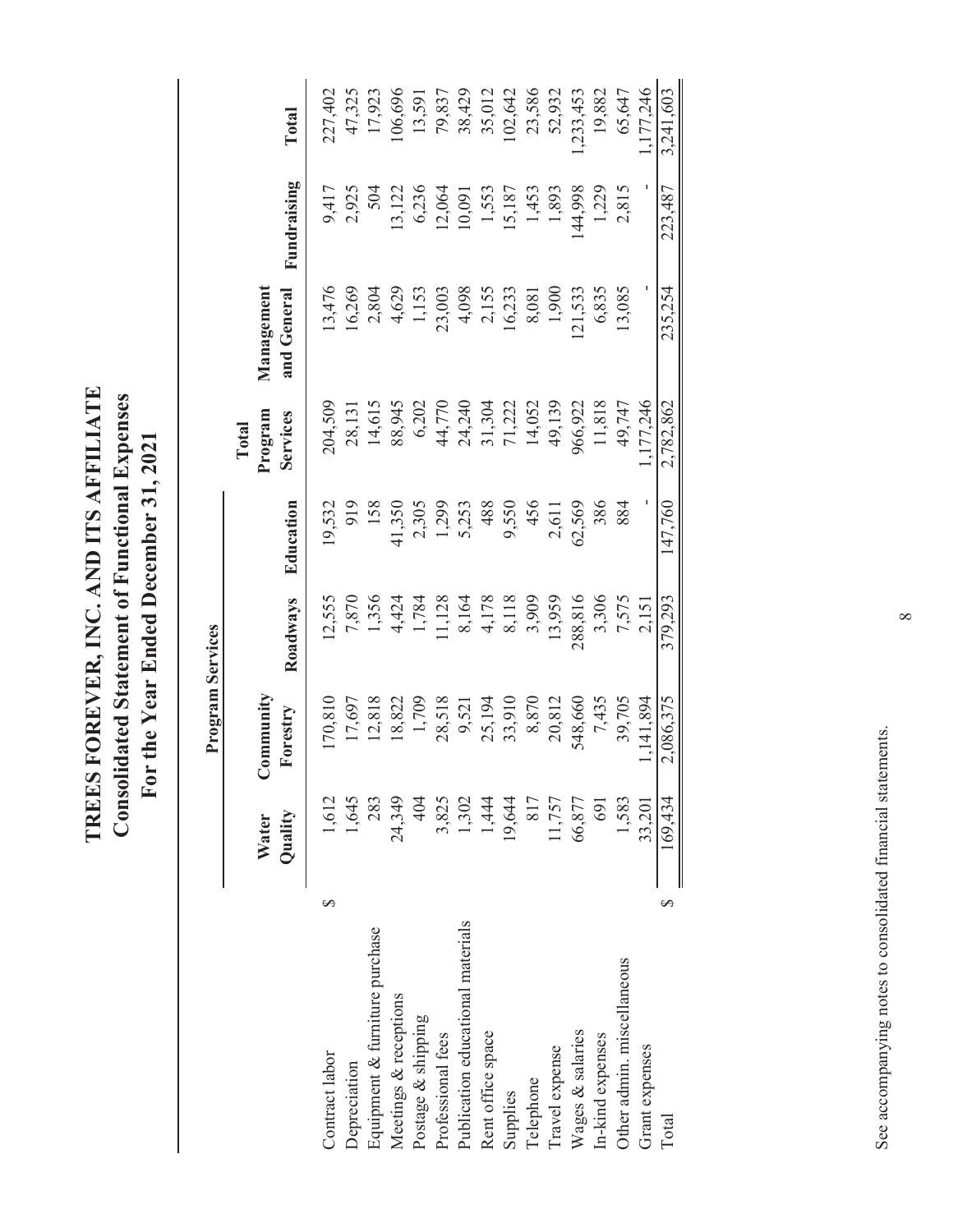TREES FOREVER, INC. AND ITS AFFILIATE **TREES FOREVER, INC. AND ITS AFFILIATE Consolidated Statement of Functional Expenses Consolidated Statement of Functional Expenses** For the Year Ended December 31, 2020 **For the Year Ended December 31, 2020**

|                            |   |                         | Program Services      |                 |                     |                     |                           |                         |           |
|----------------------------|---|-------------------------|-----------------------|-----------------|---------------------|---------------------|---------------------------|-------------------------|-----------|
|                            |   |                         |                       |                 |                     | Total               |                           |                         |           |
|                            |   | Quality<br>Water        | Community<br>Forestry |                 | Education           | Program<br>Services | Management<br>and General | Fundraising             | Total     |
|                            |   |                         |                       | Roadways        |                     |                     |                           |                         |           |
| Contract labor             | ∽ | 2,293                   | 30,227                | 8,469           | 16,673              | 57,662              | 4,492                     | 5,224                   | 67,378    |
| Depreciation               |   | 3,619                   | 11,041                | 10,417          | 1,074               | 26,151              | 10,992                    | 4,538                   | 41,681    |
| Furniture & equipment      |   | 413                     | 15,815                | 1,189           | 118                 | 17,535              | 1,254                     | 518                     | 19,307    |
| Meetings & receptions      |   | 4,733                   | 5,409                 | 17,706          | 16,820              | 44,668              | 1,754                     | 4,135                   | 50,557    |
| Postage & shipping         |   | 715                     | 1,598                 | 2,213           | 2,187               | 6,713               | 1,008                     | 6,754                   | 14,475    |
| Professional fees          |   | 4,374                   | 43,343                | 12,589          | 1,298<br>6,026      | 61,604              | 13,284                    | 11,340                  | 86,228    |
| Educational materials      |   |                         | 15,008                | 17,698          |                     | 42,528              | 2,898                     | 12,624                  | 58,050    |
| Occupancy                  |   | 3,796<br>1,861<br>3,015 | 17,933                |                 | 552<br>2,376<br>505 | 25,701              | 160                       |                         | 28,194    |
| Supplies                   |   |                         | 10,160                | 5,355<br>15,467 |                     | 31,018              |                           | 2,333<br>8,959<br>2,210 | 48,591    |
| Telephone                  |   | 1,845                   | 5,464                 | 6,699           |                     | 14,513              | 8,614<br>5,173            |                         | 21,896    |
| Travel expenses            |   | 4,549                   | 5,996                 | 13,442          | 1,864               | 25,851              | 327                       | 2,090                   | 28,268    |
| Payroll, taxes, & benefits |   | 101,017                 | 309,677               | 304,533         | 64,681              | 779,908             | 61,164                    | 148,099                 | 989,171   |
| In-kind expenses           |   | 2,869                   | 8,753                 | 8,258           | 851                 | 20,731              | 48,714                    | 3,598                   | 73,043    |
| Miscellaneous expenses     |   | 3,667                   | 43,797                | 10,553          | 1,088               | 59,105              | 8,042                     | 4,598                   | 71,745    |
| Grant expenses             |   | 33,108                  | 369,036               |                 |                     | IO2,144             |                           |                         | 402,144   |
| Total                      |   | 171,874                 | 893,257               | 434,588         | 116,113             | 1,615,832           | 167,876                   | 217,020                 | 2,000,728 |

See accompanying notes to consolidated financial statements. See accompanying notes to consolidated financial statements.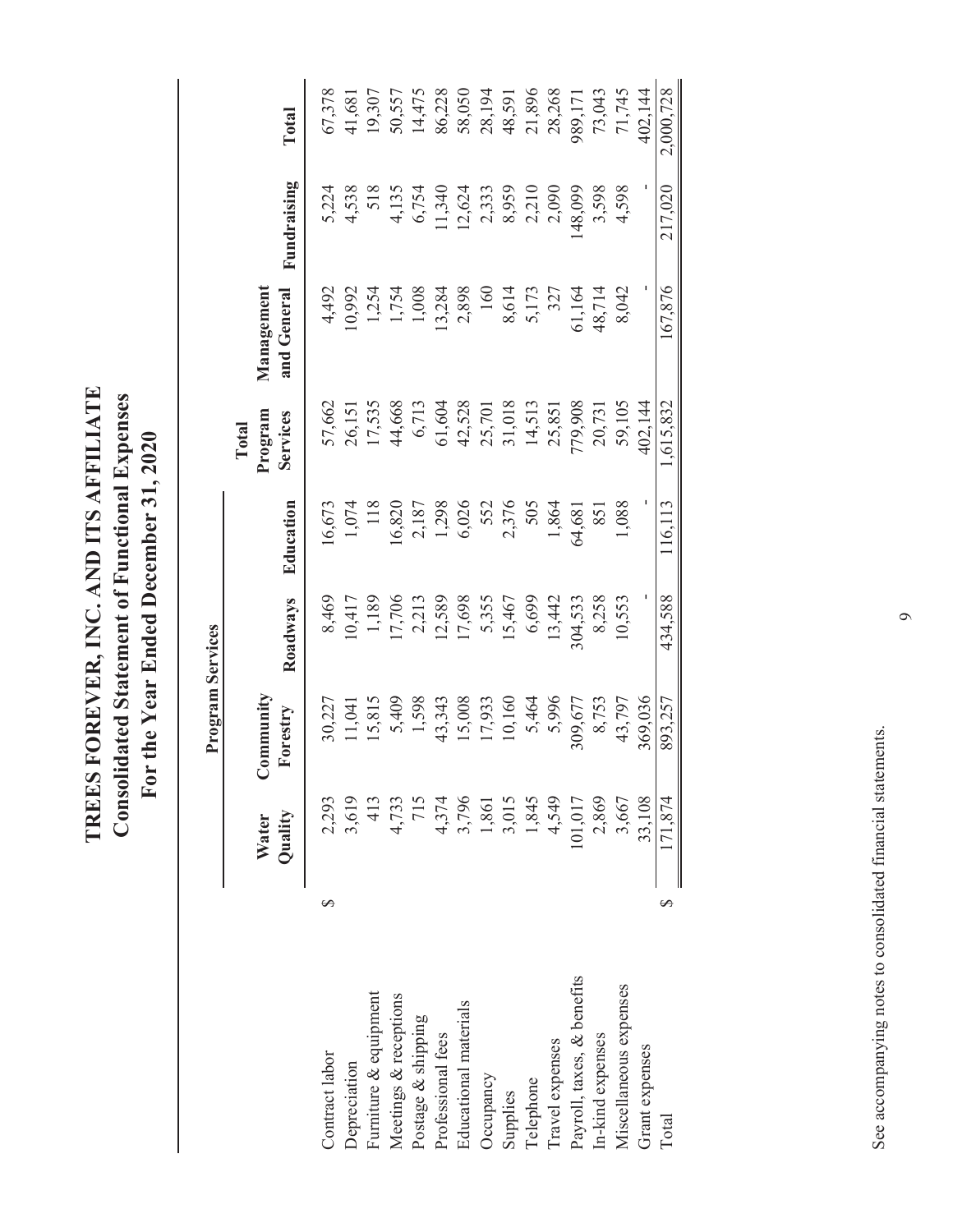#### **Note 1 - Summary of Significant Accounting Policies**

*Nature of Activities -* Trees Forever, Inc. (Organization) was incorporated on February 21, 1989 in the state of Iowa for the purpose of education designed to foster the planting and preservation of trees through a volunteer membership organization of individuals and affiliated groups who interface with existing conservation, civic, education, and business organizations. The Organization provides grants and educational support to communities and organizations in Iowa and surrounding states to facilitate the planting and care of trees, woodlands and forests through action-oriented programs that empower people, build community, and promote environmental stewardship.

Trees Forever Foundation (Foundation) was incorporated on June 18, 2001 in the state of Iowa for the benefit of, and to carry out the purposes of, Trees Forever, Inc. The Foundation financially supports Trees Forever, Inc. through contributions, establishing endowments to fund activities of Trees Forever, Inc. and funding special projects.

The Foundation's by-laws result in Trees Forever, Inc. effectively controlling the election of the Foundation's trustees. Accordingly, the financial statements are presented on a consolidated basis.

*Principles of Consolidation -* The accompanying consolidated financial statements include the accounts of Trees Forever, Inc. and its Affiliate, Trees Forever Foundation (Entities). Intercompany transactions and balances have been eliminated in consolidation.

*Basis of Accounting -* The financial statements of the Entities have been prepared on the accrual basis of accounting and accordingly reflect significant receivables, payables and other liabilities.

*Basis of Presentation -* The financial statements of Trees Forever, Inc. and its Affiliate have been prepared to report information regarding its financial position and activities according to the following net asset classifications:

- *Net assets without donor restrictions* Net assets that are not subject to donor-imposed restrictions and may be expended for any purpose in performing the primary objectives of the organization. These net assets may be used at the discretion of Trees Forever, Inc. and its Affiliate's management and the board of directors.
- *Net assets with donor restrictions* Net assets subject to stipulations imposed by donors, and grantors. Some donor restrictions are temporary in nature; those restrictions will be met by actions of Trees Forever, Inc. and its Affiliate or by the passage of time. Other donor restrictions are perpetual in nature, whereby the donor has stipulated the funds be maintained in perpetuity.

Revenues are reported as increases in net assets without donor restrictions unless use of the related assets is limited by donor-imposed restrictions. Expenses are reported as decreases in net assets without donor restrictions. Expirations of net assets with donor restrictions (i.e., the donor-stipulated purpose has been fulfilled and/or the stipulated time period has elapsed) are reported as reclassifications between the applicable classes of net assets.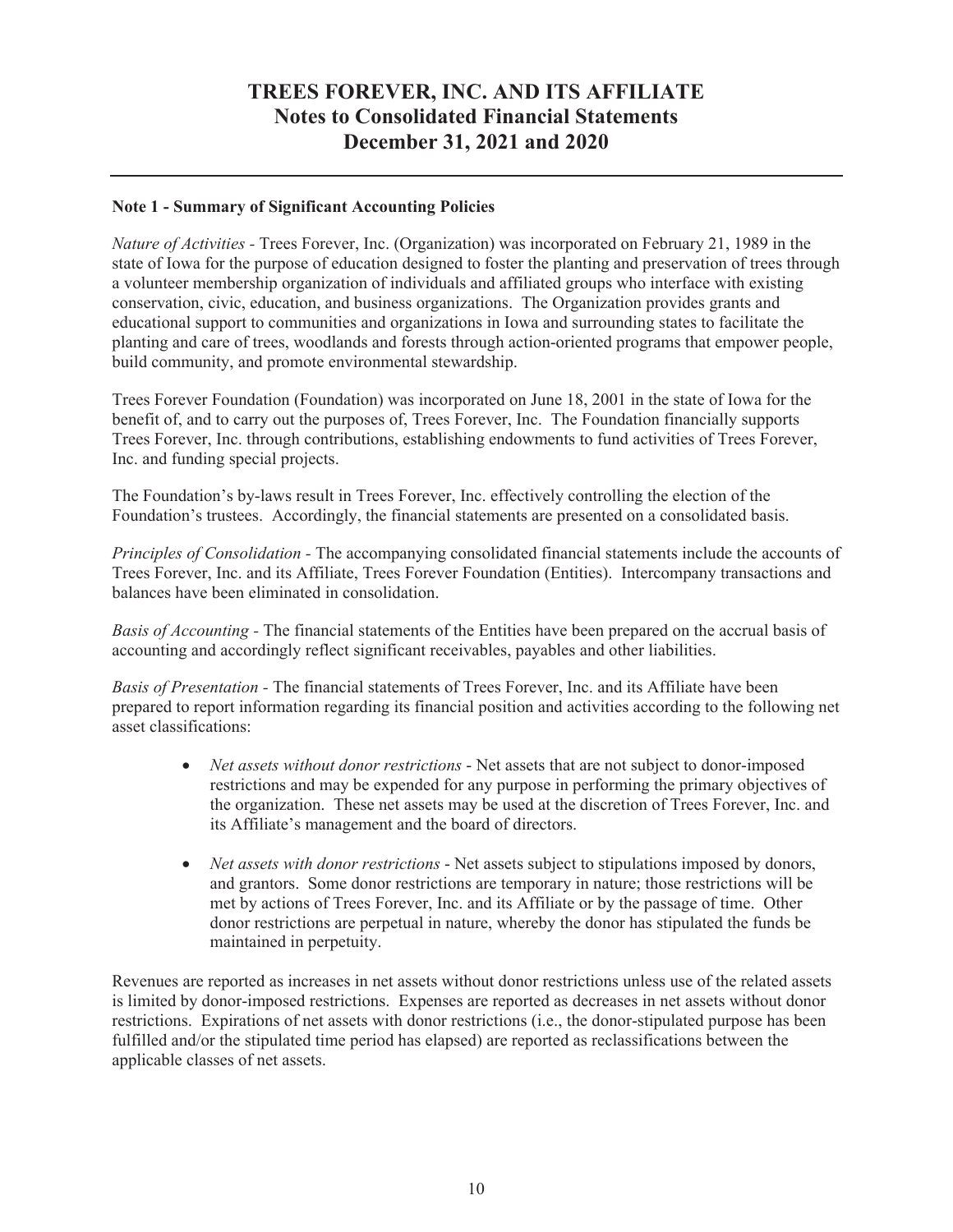#### **Note 1 - Summary of Significant Accounting Policies (Continued)**

Contributions, including unconditional promises to give, are recognized as revenue in the period received. Conditional promises to give are not recognized until they become unconditional; that is, when the conditions on which they depend are substantially met. Contributions of assets other than cash are recorded at their estimated fair value. Contributions with donor-imposed restrictions that are met within the same reporting period are reported as support without donor restrictions.

Contributions of land, buildings, and equipment without donor restrictions concerning the use of such long-lived assets are reported as revenues of the net assets without donor restrictions class. Contributions of cash or other assets to be used to acquire land, buildings, and equipment are reported as revenues of the net assets with donor restrictions class; the restrictions are considered to be released at the time of acquisition of such long-lived assets.

*Descriptions of Programs -* The Organization operates the following programs:

*Water Quality* - Establishes streamside plantings of trees, shrubs and grasses to reduce soil erosion, improve water quality by lessening levels of nitrates and pesticides, and increase wildlife habitat. Works with local watershed groups and landowners/farmers to address positive solutions to water quality.

*Community Forestry* - Funds and encourages community tree planting and care for energy efficiency purposes and protecting and restoring the environment through volunteer involvement.

*Roadways* - Assists small communities and rural counties with implementing roadside and landscape projects that use native trees, grasses, and wildflowers.

*Education* - Provides education and outreach to support volunteers, community leaders and landowners dedicated to improving their communities and the environment. Distributes national educational materials on low impact development, the link between trees and forests and Native American cultures and effective approaches to improving water quality.

*Revenue* - The Organization's revenue is derived from grants and contracts. Revenue is recognized based on the progress of complete satisfaction of the performance obligation (the service stated in the grant/contract) using the input method. Under the input method, revenue is recognized based on resources consumed, labor hours expended, costs incurred, and time elapsed.

*Use of Estimates -* The preparation of financial statements in accordance with accounting principles generally accepted in the United States of America requires management to make estimates and assumptions that affect certain reported amounts and disclosures. Accordingly, actual results could differ from those estimates.

*Cash and Cash Equivalents -* Cash and cash equivalents include all monies in banks and highly liquid investments with an original maturity date of less than three months. The carrying value of cash and cash equivalents approximates fair value because of the short maturities of those financial instruments. The Organization's deposits are insured by the Federal Deposit Insurance Corporation (FDIC) up to \$250,000 for the year ended December 31, 2021. As of December 31, 2021, the Organization maintained cash balances exceeding the FDIC limit. The Organization has not experienced any losses in such accounts and believes it is not exposed to any significant credit risk on cash.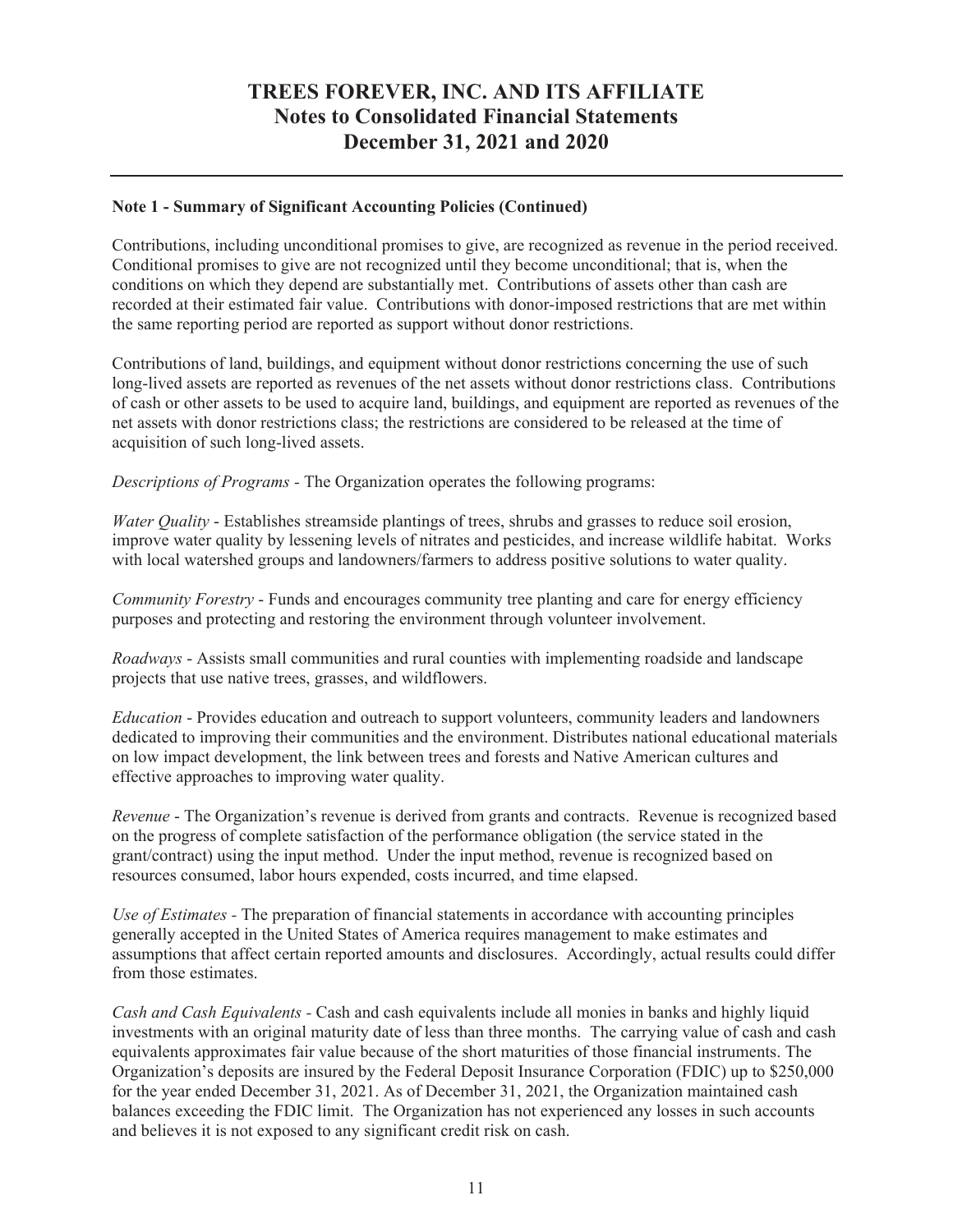#### **Note 1 - Summary of Significant Accounting Policies (Continued)**

Subsequent to December 31, 2021, the Organization entered in to a deposit placement agreement with its financial institution, which on a daily basis transfers any deposit balances in excess of \$250,000 to other FDIC insured financial institutions. The balances transferred are in increments of approximately \$248,000 per financial institution which ultimately ensures that all of the Organization's deposits are FDIC insured.

*Accounts Receivable -* The Organization carries its accounts receivable at cost less an allowance for doubtful accounts, if necessary. On a periodic basis, the Organization evaluates its accounts receivable and determines if an allowance is necessary based on history of past write-offs and collections and current credit conditions.

*Grants Receivable -* Reimbursement procedures used for grants and contracts may result in timing differences between program reimbursements and expenditures as of the beginning and end of the year. Receivables from grantor agencies represent an excess of expenditures over cash basis reimbursements at year end will be collected in the following fiscal year.

*Property and Equipment -* Furniture, office equipment, computers and other capital expenditures greater than \$1,000 before tax are generally capitalized and depreciated. Property and equipment are carried at cost or, if donated, at the approximate fair value at the date of donation. Depreciation is computed using the straight-line method over the useful lives of the assets which are estimated to be 30 years for the building and 3-7 years for all furniture and fixtures and other equipment. Depreciation expense was \$47,325 and \$41,681 for the years ended December 31, 2021 and 2020, respectively.

*Contributed Services -* Contributed services are recognized as contributions in accordance with FASB ASC 958-605-25-16, if the services (a) create or enhance nonfinancial assets or (b) require specialized skills, are performed by people with these skills and would otherwise be purchased by the Organization.

*Funds Held in Trust -* The Organization acts as an agent for various non-profit organizations. Funds held on behalf of these organizations have been classified as a liability in the accompanying financial statements.

*Functional Allocation of Expenses -* The costs of providing various program and other activities have been summarized on a functional basis in the statement of activities. Accordingly, payroll costs have been allocated among the programs and supporting activities benefited based on the ratio of recorded staff time to the programs benefited. Occupancy costs are allocated based on the same ratio of staff time expended.

*Income Taxes -* The Entities are nonprofit organizations as described in Section 501(c)(3) of the Internal Revenue Code and is exempt from federal and state income taxes. The Entities are subject to routine audits by taxing jurisdictions; however, there are currently no audits for any tax periods in progress.

*Date of Management's Review -* Management has evaluated subsequent events through May 3, 2022, the date which the financial statements were available to be issued.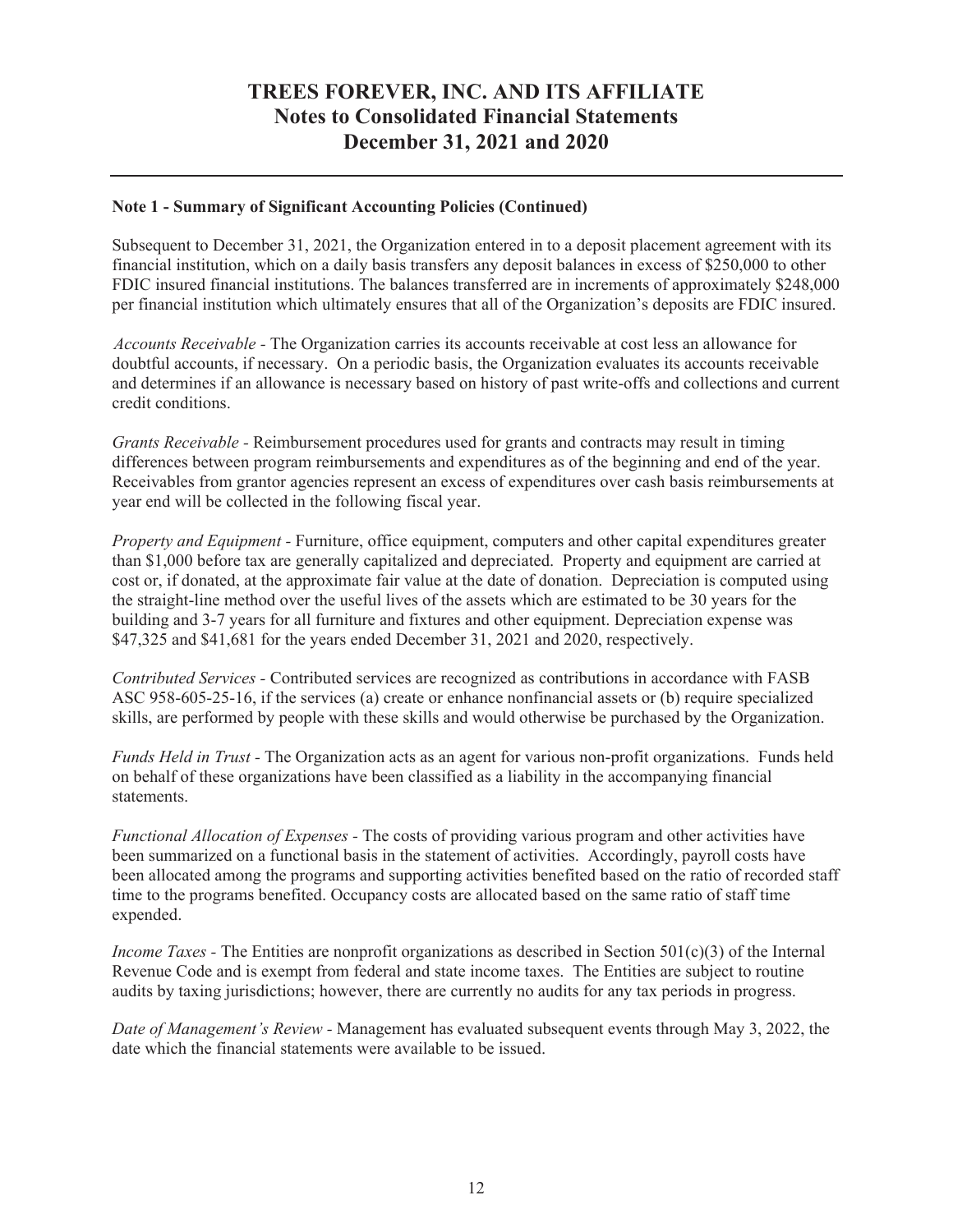#### **Note 2 - Conditional Grant Awards**

The Organization has been notified of grant awards extending into future years. These promises to give are conditional upon the incurrence of qualifying expenses for projects for which the grants were awarded. As of December 31, 2021, amounts remaining to be utilized in future years under these grant awards were \$1,592,874. The remaining grant awards are not recognized as an asset or support in the financial statements until such time as qualifying expenses are incurred.

The Organization has also entered into agreements with various landowners, promising to reimburse certain future costs the landowners will incur in participating in watershed buffer projects. These promises to give to the landowners are conditional upon the incurrence of qualifying expenses. As of December 31, 2021, the amounts remaining to be utilized in future years under these agreements were \$17,000. The remaining obligations are not recognized as a liability or expense in the financial statements until such time as the landowners incur their qualifying expenses.

#### **Note 3 - Availability and Liquidity**

The following represents the Entities' financial assets at December 31, 2021:

| Financial assets at year-end:                                                                                                                                         |   |                                   |
|-----------------------------------------------------------------------------------------------------------------------------------------------------------------------|---|-----------------------------------|
| Cash and cash equivalents                                                                                                                                             | S | 1,802,637                         |
| Accounts receivable                                                                                                                                                   |   | 108                               |
| Grants receivable                                                                                                                                                     |   | 419,952                           |
| Unconditional promises to give                                                                                                                                        |   | 14,961                            |
| Beneficial interest in assets held by community                                                                                                                       |   |                                   |
| foundation                                                                                                                                                            |   | 592,030                           |
| Total financial assets                                                                                                                                                |   | 2,829,688                         |
| Less financial assets not available to be used for general<br>expenditures within one year:<br>Net assets with donor restrictions<br>Board designated endowment funds |   | 1,846,122<br>456,848<br>2,302,970 |
| Financial assets available to meet general expenditures<br>over the next twelve months                                                                                |   | 526,718                           |

As part of the Entities' liquidity management, the Entities have a policy to structure their financial assets to be available as general expenditures, liabilities, and other obligations come due. To help manage unanticipated liquidity needs, the Organization has committed lines of credit (see Note 7) in the amount of \$150,000. Although the Entities do not intend to spend from their endowment other than amounts appropriated for expenditure as part of the annual budget approval and appropriation process, amounts from the endowment could be made available, if necessary.

#### **Note 4 - Unconditional Promises to Give**

Unconditional promises to give for the years ended December 31, 2021 and 2020 were \$14,961 and \$2,500, respectively. These amounts are due in less than one year. Management has not recorded an allowance for uncollectible accounts.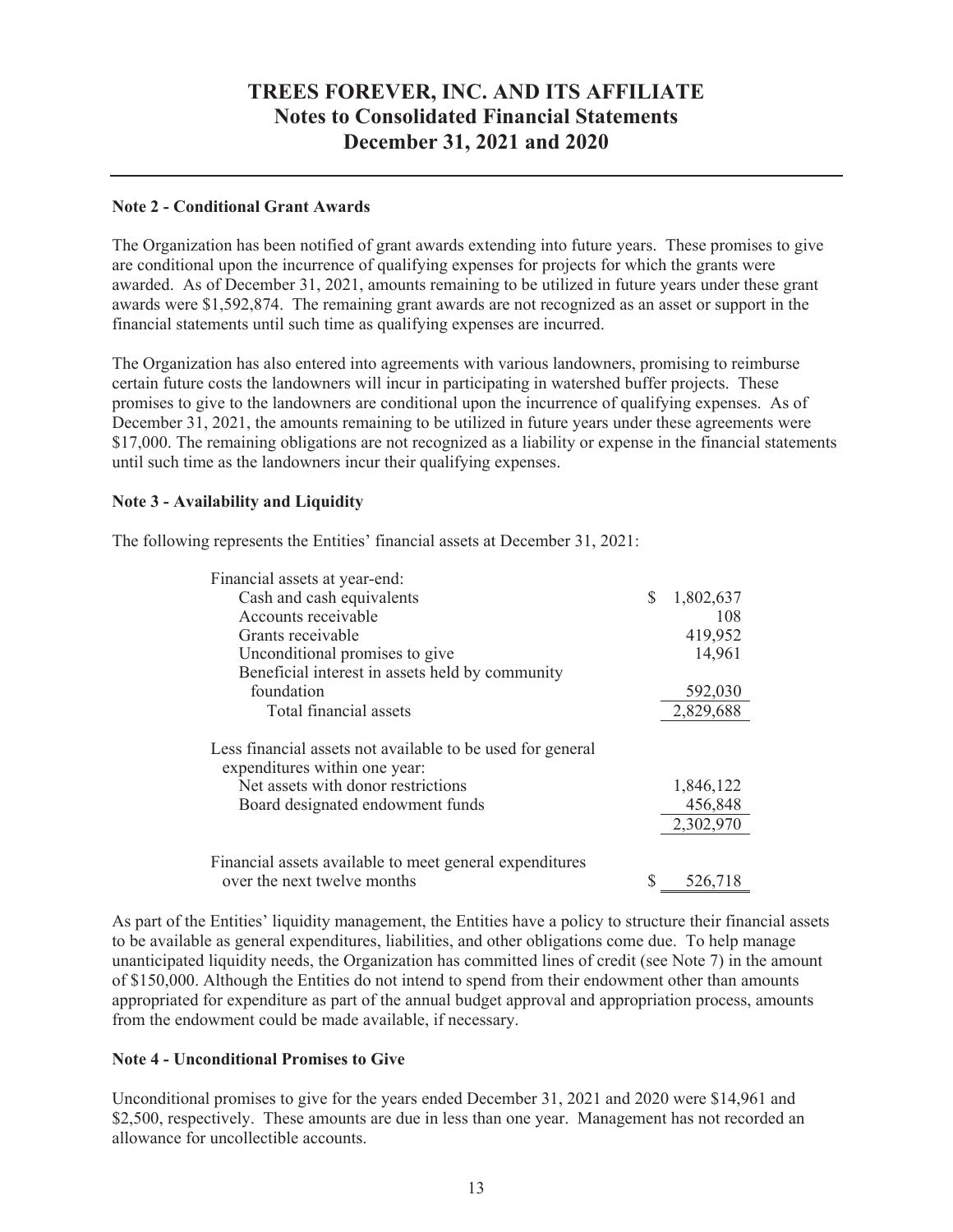#### **Note 5 - Fair Value Measurement**

Fair value accounting literature establishes a fair value hierarchy that prioritizes the inputs to valuation techniques used to measure fair value. The hierarchy gives the highest priority to unadjusted quoted prices in active markets for identical assets or liabilities (level 1 measurements) and the lowest priority to unobservable inputs (level 3 measurements). The three levels of the fair value hierarchy under fair value accounting literature are described below:

Basis of Fair Value Measurement

- Level 1 Unadjusted quoted prices in active markets that are accessible at the measurement date for identical, assets or liabilities without donor restrictions;
- Level 2 Quoted prices in markets that are not considered to be active or financial instruments for which all significant inputs are observable, either directly or indirectly;
- Level 3 Prices or valuations that require inputs that are both significant to the fair value measurement and unobservable.

A financial instrument's level within the fair value hierarchy is based on the lowest level of any input that is significant to the fair value measurement.

The following tables present by level, within the fair value hierarchy, the assets at fair value, as of December 31, 2021 and 2020. As required by fair value accounting literature, assets are classified in their entirety based upon the lowest level of input that is significant to the fair value measurement.

| Description                                                      | December 31,<br>2021 | <b>Quoted Prices</b><br>In Active<br><b>Markets</b> for<br><b>Identical</b><br><b>Assets</b><br>(Level 1) | <b>Other</b><br><b>Observable</b><br><b>Inputs</b><br>(Level 2) | Significant<br><b>Unobservable</b><br><b>Inputs</b><br>(Level 3) |
|------------------------------------------------------------------|----------------------|-----------------------------------------------------------------------------------------------------------|-----------------------------------------------------------------|------------------------------------------------------------------|
| Beneficial interest in<br>assets held by community<br>foundation | \$<br>592,030        |                                                                                                           | 592,030                                                         |                                                                  |
| Description                                                      | December 31,<br>2020 | <b>Quoted Prices</b><br>In Active<br><b>Markets</b> for<br><b>Identical</b><br><b>Assets</b><br>(Level 1) | <b>Other</b><br><b>Observable</b><br>Inputs<br>(Level 2)        | Significant<br><b>Unobservable</b><br>Inputs<br>(Level 3)        |
| Beneficial interest in                                           |                      |                                                                                                           |                                                                 |                                                                  |
| assets held by community                                         |                      |                                                                                                           |                                                                 |                                                                  |
| foundation                                                       | \$<br>403,084        |                                                                                                           | 403,084                                                         |                                                                  |

Valuation techniques for Level 2 inputs include:

• Beneficial interest in assets held by community foundation is determined by quoted market prices and other relevant information generated by market transactions.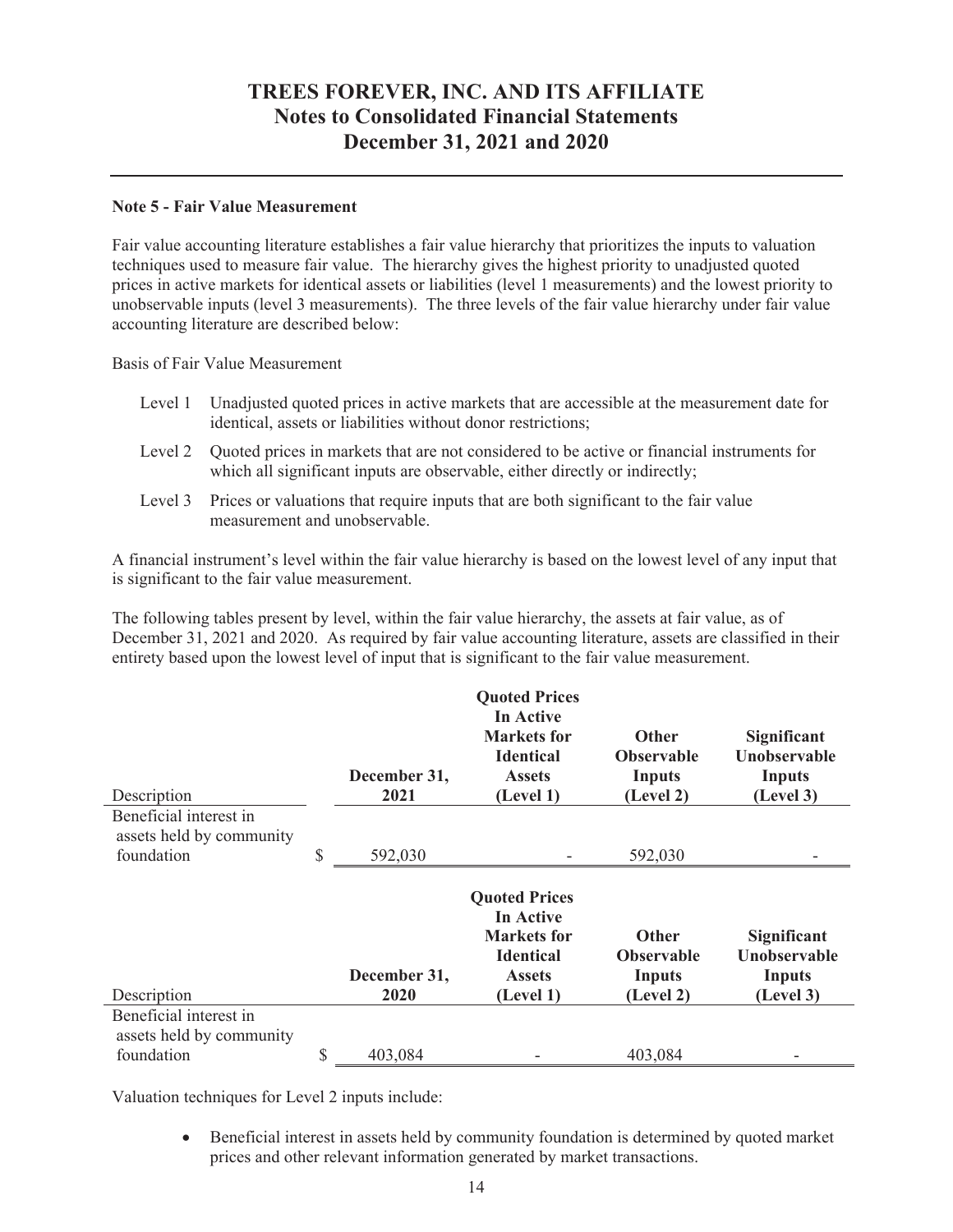#### **Note 6 - Beneficial Interest in Assets Held by Community Foundation**

The Foundation has contributed funds to The Greater Cedar Rapids Community Foundation (GCRCF) and The Greater Des Moines Community Foundation (GDMCF) in order to establish agency endowment funds. These funds are administered by GCRCF and GDMCF for the benefit of Trees Forever, Inc. A portion of the fund's earnings is made available for distribution to Trees Forever, Inc. periodically. The total fund balance at December 31, 2021 and 2020 was \$592,030 and \$403,084 respectively. During the years ended December 31, 2021 and 2020, the Foundation received distributions of \$17,891 and \$15,738 from these funds.

In addition, other funds for the benefit of Trees Forever, Inc. has been established by separate donors with The Greater Cedar Rapids Community Foundation and The Greater Des Moines Community Foundation. Because the donors explicitly granted variance power to GCRCF and GDMCF, the Organization does not recognize any potential rights to the assets held by GCRCF or GDMCF. Only the distributions received by the Organization from this fund are included in the accompanying financial statements. The balance of these funds at December 31, 2021 and 2020 was \$263,446 and \$222,527, respectively. For the years ended December 31, 2021 and 2020, the Organization received distributions of \$9,060 and \$7,222, respectively, from these funds.

#### **Note 7 - Line of Credit**

The Organization entered into an agreement with Hills Bank and Trust for a line of credit of \$150,000 on June 10, 2020 and renewed July 1, 2021. The current line has a variable interest rate that will not fall below 3.25% annually. All principal and interest on this line are due July 1, 2022. At December 31, 2021 and 2020, there were no outstanding borrowings on the line of credit.

#### **Note 8 - Long Term Debt**

The Organization entered into an agreement with Hills Bank and Trust on December 3, 2018 to finance the acquisition of its building. The note had an initial principal amount of \$420,000 and a maturity date of December 3, 2023. Monthly payments of \$2,488 plus interest at a rate of 5.06% began on January 3, 2019, with a balloon payment for all remaining principal and interest due December 3, 2023. The note is collateralized by a mortgage on the Organization's building. The outstanding balance on this note as of December 31, 2020 was \$402,468.

The Organization refinanced this loan with Hills Bank and Trust on March 25, 2021. As part of the refinance, the Organization made an additional \$75,000 principal payment. After the additional principal payment, the refinanced note had a balance of \$331,099. The refinance agreement requires monthly payments of \$2,334 plus interest at a rate of 3.25%, with a balloon payment for all remaining principal and interest due March 3, 2026. The note is collateralized by a mortgage on the Organization's building. The outstanding balance on this note as of December 31, 2021 and 2020 was \$316,219 and \$402,468, respectively.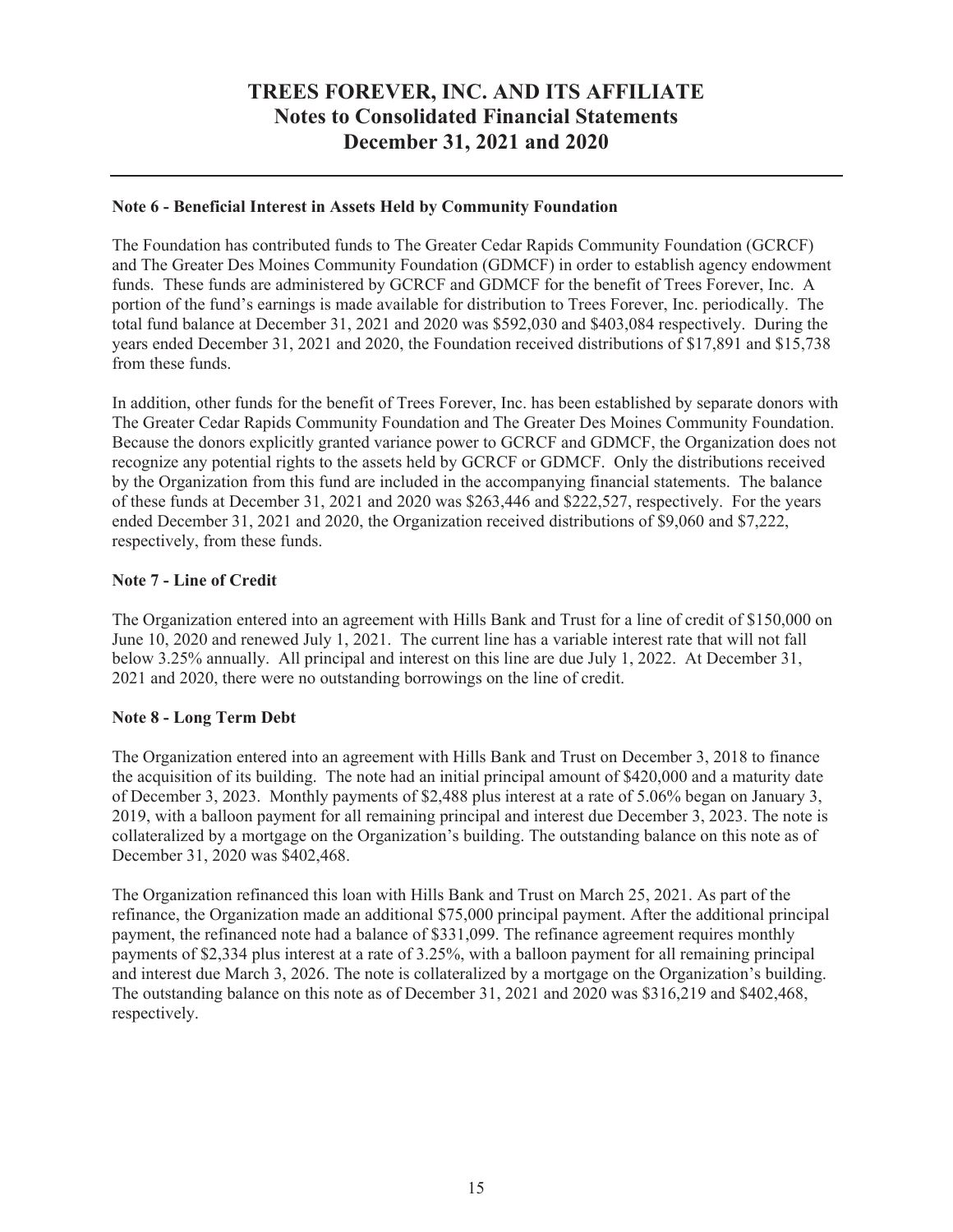#### **Note 8 - Long Term Debt (Continued)**

The Organization also borrowed from the Foundation's beneficial interest in assets held by community foundation on November 30, 2018. The note had an initial principal amount of \$122,186 and a maturity date of November 30, 2023. Monthly interest only payments were required for 12 months, followed by monthly payments of principal and interest for 48 months at an interest rate of 4.00%. The Organization made extra principal payments in 2020 and 2021. The balance of this loan at December 31, 2021 and 2020 was \$9,905 and \$51,082, respectively. This loan and associated transactions have been eliminated on the Entities' consolidated financial statements.

Future maturities of long-term debt for the Organization and the Foundation are as follows for years ending December 31:

|       |   | <b>Trees Forever Inc.</b> | <b>Eliminations</b> | <b>Consolidated</b> |
|-------|---|---------------------------|---------------------|---------------------|
| 2022  |   | 27,904                    | (9,905)             | 17,999              |
| 2023  |   | 18,593                    |                     | 18,593              |
| 2024  |   | 19,206                    |                     | 19,206              |
| 2025  |   | 19,840                    |                     | 19,840              |
| 2026  |   | 240,581                   | -                   | 240,581             |
| Total | J | 326,124                   | (9,905)             | 316,219             |

#### **Note 9 - Nature and Amount of Net Assets with Donor Restrictions**

Net assets with donor restrictions at December 31, 2021 and 2020 are available for the following purposes:

|                                               |               | 2021      | 2020    |
|-----------------------------------------------|---------------|-----------|---------|
| Endowment                                     | <sup>\$</sup> | 134,449   | 34,449  |
| Unappropriated earnings from endowment        |               | 6,383     | 5,365   |
| Growing Futures - Des Moines (Lauridsen Park) |               | 26,000    | 12,000  |
| Growing Futures - Des Moines (Microsoft)      |               |           | 70,000  |
| Growing Futures – Cedar Rapids                |               | 50,000    | 30,000  |
| Diamond V                                     |               |           | 5,000   |
| <b>Buffers</b>                                |               | 32,000    |         |
| OWL                                           |               |           | 10,000  |
| ReLeaf CR                                     |               | 1,195,905 | 6,730   |
| Campus improvements                           |               | 165,849   | 61,352  |
| <b>Planting Hope</b>                          |               | 233,764   | 151,571 |
| Greenstate – The Green Initiative             |               |           | 11,666  |
| Illinois Buffer Partnership                   |               |           | 15,000  |
| Working Watersheds: Buffers & Beyond          |               |           | 15,000  |
| Total                                         | S             | 1,844,350 | 428,133 |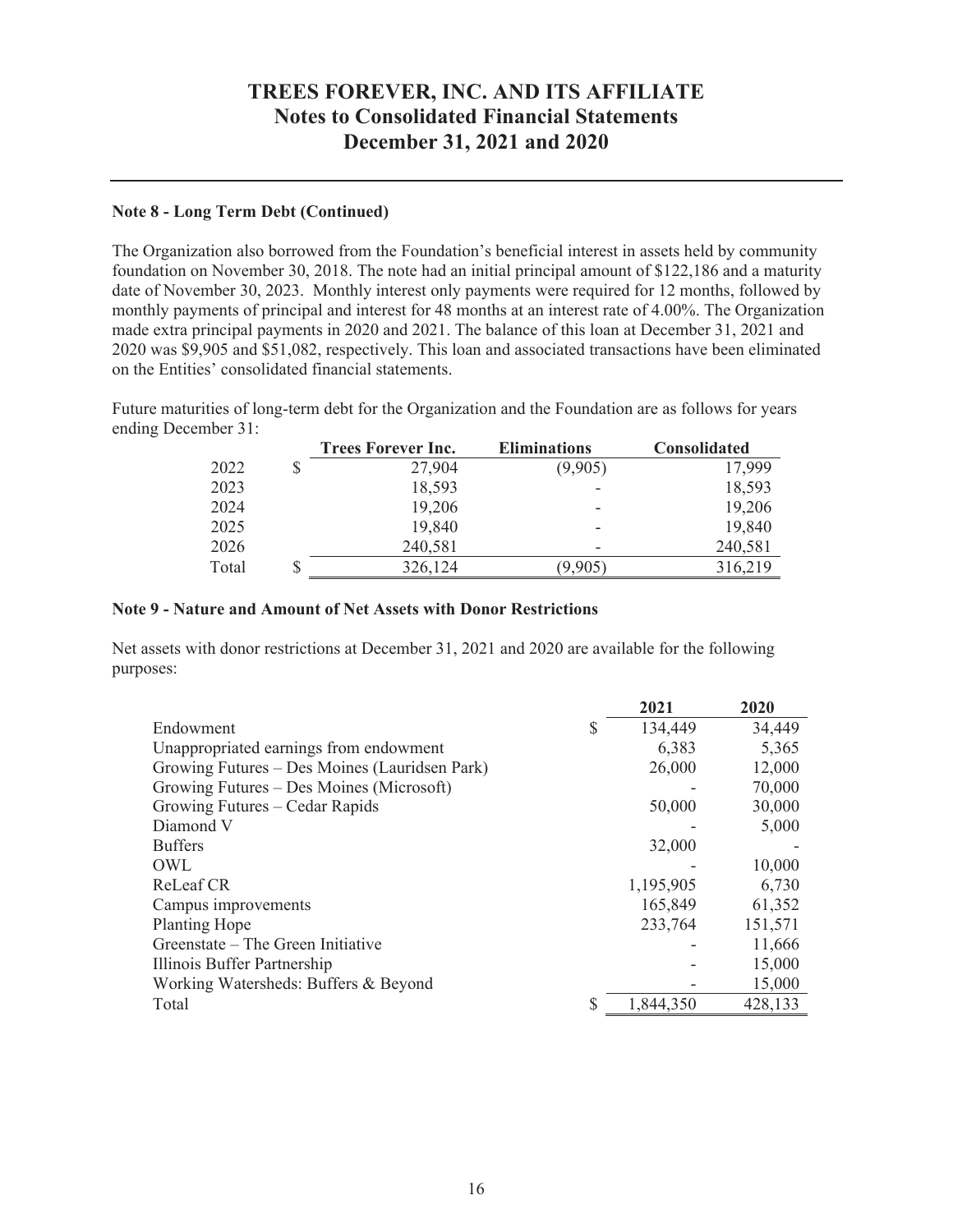#### **Note 9 - Nature and Amount of Assets with Donor Restrictions (Continued)**

The following is a summary of activity of net assets with donor restrictions:

|                                                           |    | 2021       | 2020      |
|-----------------------------------------------------------|----|------------|-----------|
| Beginning net assets with donor restrictions              | S. | 428,133    | 115,013   |
| Restricted additions                                      |    | 2,063,833  | 365,907   |
| Change in donor-restricted portion of beneficial interest |    | 4,165      | 2,140     |
| Restrictions met in same period                           |    | (316, 288) |           |
| Releases from restrictions (see below)                    |    | (333, 721) | (54, 927) |
| Ending net assets with donor restrictions                 |    | 1,846,122  | 428,133   |

Assets were released from donor restrictions during the years ended December 31, 2021 and 2020, were as follows:

|                                               | 2021          | 2020   |
|-----------------------------------------------|---------------|--------|
| Diamond V                                     | \$<br>5,000   |        |
| Holloway Owl                                  | 10,000        |        |
| OWL                                           |               | 6,000  |
| Prairie Meadows                               |               | 15,000 |
| <b>REAP SoBL</b>                              |               | 5,170  |
| Program funds                                 | 17,110        | 12,350 |
| <b>Planting Hope</b>                          | 151,571       |        |
| <b>GCRCF Program Grant</b>                    |               | 15,000 |
| <b>Brenton Fund</b>                           | 1,374         | 1,407  |
| Growing Futures – Des Moines (Microsoft)      | 70,000        |        |
| Growing Futures – Des Moines (Lauridsen Park) | 6,000         |        |
| Greenstate – The Green Initiative             | 11,666        |        |
| <b>IBP</b> Syngenta                           | 15,000        |        |
| <b>WWBB</b> Syngenta                          | 15,000        |        |
| Growing Futures – Cedar Rapids                | 30,000        |        |
| <b>ITC</b> Tree City                          | 1,000         |        |
| Net assets released from restrictions         | \$<br>333,721 | 54,927 |

#### **Note 10 - Disclosures About Certain Concentrations**

The Organization has certain concentrations of support and revenue. For the years ended December 31, 2021 and 2020 the source, amount of support and revenue, and the approximate percentage of support and revenue are listed below:

|                                               |         | 2021       |               |         | 2020       |               |
|-----------------------------------------------|---------|------------|---------------|---------|------------|---------------|
|                                               | Amount  | Percentage |               | Amount  | Percentage |               |
| Utility companies<br>IDOT, through Iowa State | 349,844 |            | $7\%$ S       | 257,805 |            | $\frac{0}{0}$ |
| University                                    | 395,081 | 8          | $\frac{0}{0}$ | 446,937 | 19         | $\frac{0}{0}$ |
| Growing Futures                               | 474,398 | 10         | $\frac{0}{0}$ | 426,079 | 18         | $\frac{0}{0}$ |
| ReLeaf CR                                     | 481,416 | 10         | $\frac{0}{0}$ | 40,775  |            | $\frac{0}{0}$ |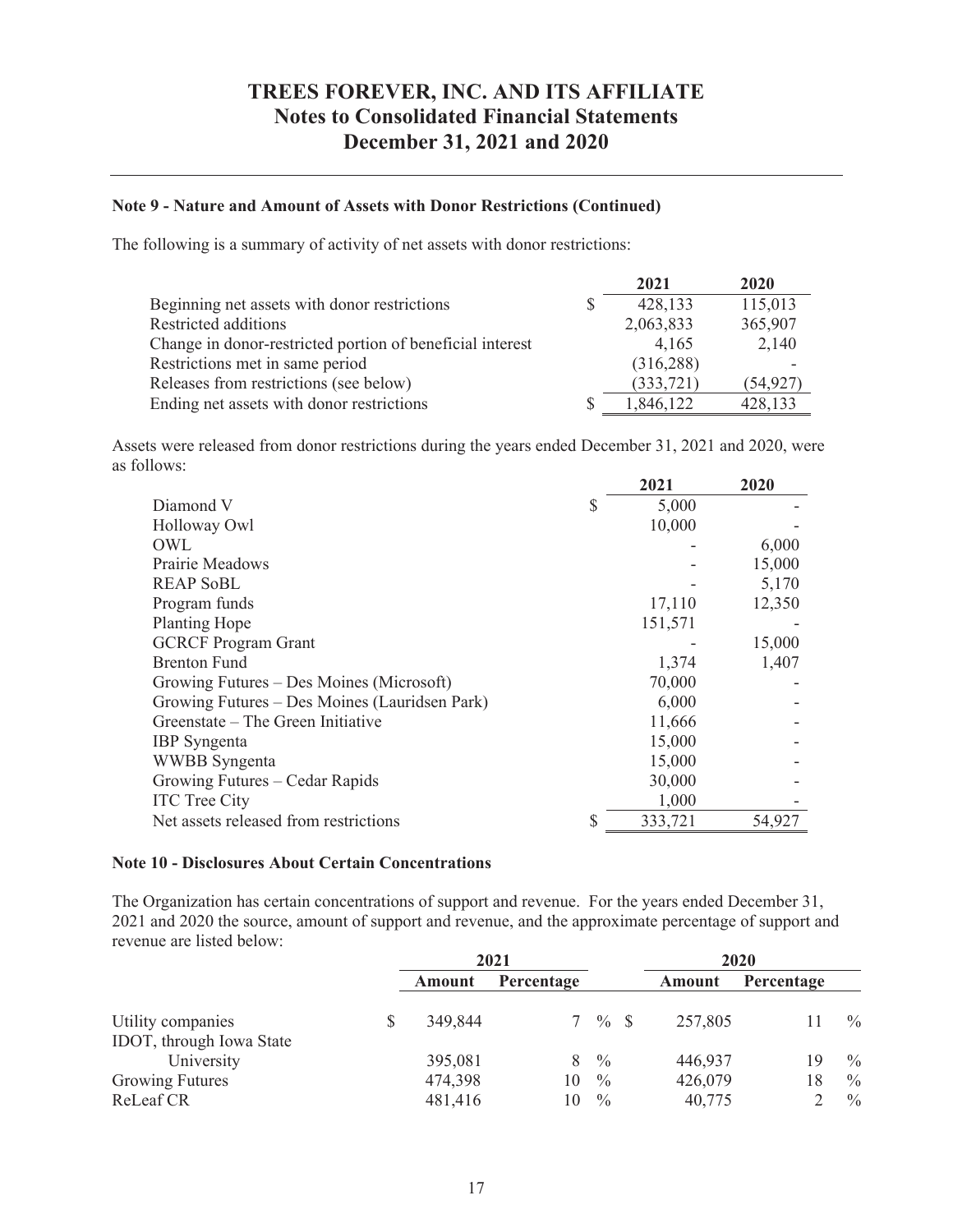#### **Note 10 - Disclosures About Certain Concentrations (Continued)**

At December 31, 2021, 75% of the outstanding accounts receivable balance was due from Iowa State University Sponsored Programs, U.S. Forest Service and the City of Cedar Rapids. At December 31, 2020, 64% of the outstanding receivable balance was due from Iowa State University Sponsored Programs, the U.S. Forest Service and the City of Cedar Rapids. Given the history of collection of receivables, management believes the related credit risk is minimal.

#### **Note 11 - Pension Plan**

The Organization has a defined contribution pension plan established under 403(b) of the Internal Revenue Code which covers substantially all employees. The Organization contributes, on behalf of each of the employees who are members of the plan, a percentage of the annual compensation of these employees. Expenses related to the plan for the years ended December 31, 2021 and 2020 totaled \$42,719 and \$32,446, respectively.

#### **Note 12 - Donor-Designated Endowments**

FASB ASC 958-205, "Endowments of Not-for-Profit Organizations: Net Asset Classification of Funds Subject to an Enacted Version of the Uniform Prudent Management of Institutional Funds Act, and Enhanced Disclosures for All Endowment Funds" provides guidance on the net asset classification of donor-restricted endowment funds for a nonprofit organization that is subject to an enacted version of the Uniform Prudent Management of Institutional Funds Act of 2006 (UPMIFA). FASB ASC 958-205 also requires additional disclosures about an organization's endowment funds (both donor-restricted endowment funds and board-designated endowment funds) whether or not the Entities are subject to UPMIFA.

The Entities' endowment consists of two individual funds established for a variety of purposes. Its endowment includes both donor-restricted funds and funds designated by the Board of Trustees to function as endowments. As required by generally accepted accounting principles, net assets associated with endowment funds, including funds designated by the Board of Trustees to function as endowments, are classified and reported based on the existence or absence of donor-imposed restrictions.

The Board of Trustees of the Entities has interpreted UPMIFA requiring the preservation of the fair value of the original gift as of the gift date of the donor-restricted endowment funds absent explicit donor stipulations to the contrary. As a result of this interpretation, the Entities classify as net assets with donor restrictions (a) the original value of gifts donated to the permanent endowment, (b) the original value of subsequent gifts to the permanent endowment, and (c) accumulations to the permanent endowment made in accordance with the direction of the applicable donor gift instrument at the time the accumulation is added to the fund. In accordance with UPMIFA, the Entities consider the following factors in making a determination to appropriate or accumulate donor-restricted endowment funds: (1) the duration and preservation of the various funds, (2) the purposes of the donor-restricted endowment funds, (3) general economic conditions, (4) the possible effect of inflation and deflation, (5) the expected total return from income and the appreciation of investments, (6) other resources of the Entities, and (7) the Entities' investment policies.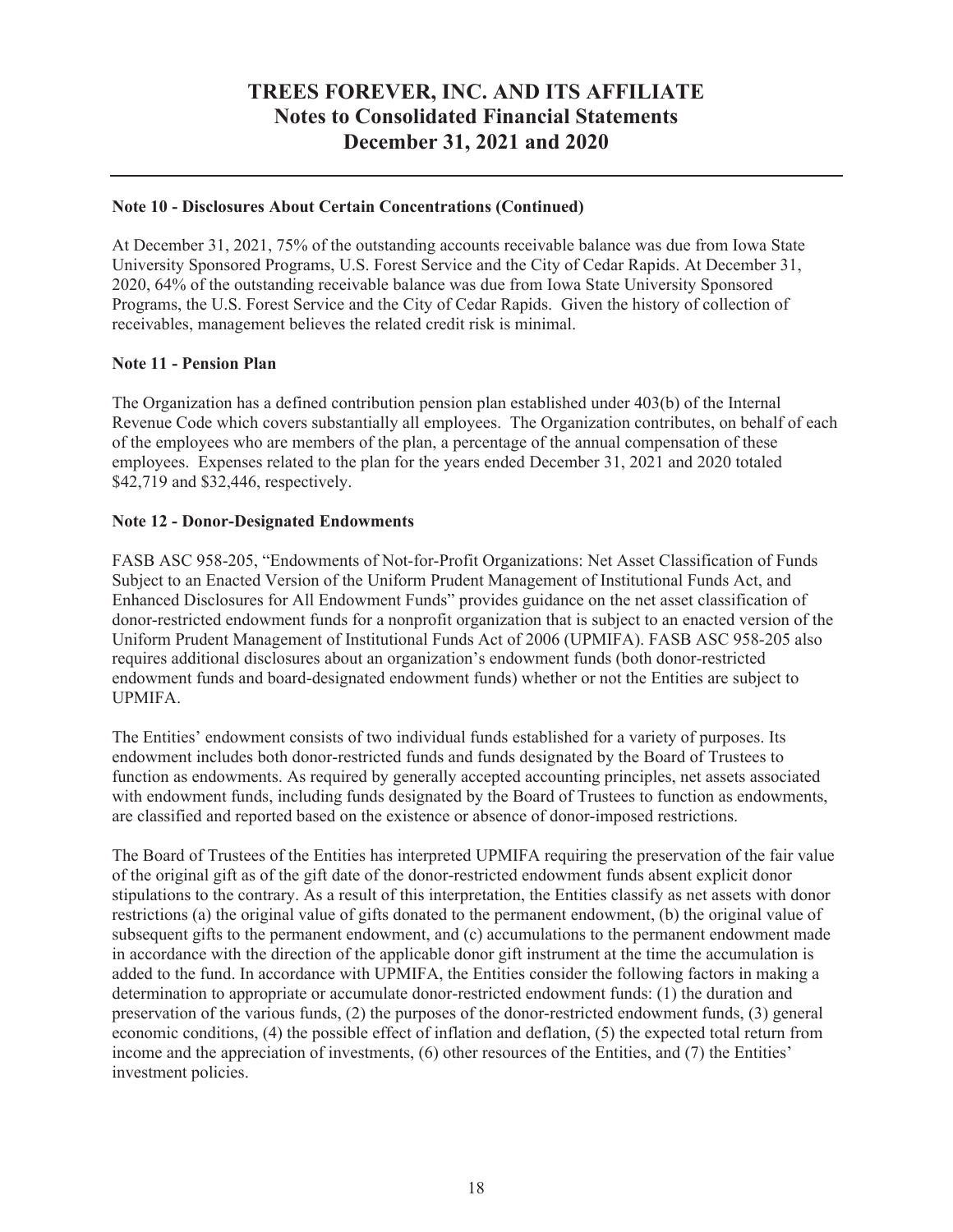#### **Note 12 - Donor-Designated Endowments (Continued)**

*Investment Return Objectives, Risk Parameters and Strategies* - The Entities have adopted investment and spending policies, approved by the Board of Trustees, for endowment assets that attempt to provide a predictable stream of funding to programs supported by its endowment funds while also maintaining the purchasing power of those endowment assets over the long-term.

In order to meet these objectives, the Entities have established Quasi-Endowed Funds with the Greater Cedar Rapids Community Foundation and Community Foundation of Greater Des Moines.. Assets of the Entities are pooled with other Foundation assets for investment management with minimal investment expense. The Investment and Spending policies of the Greater Cedar Rapids Community Foundation and Community Foundation of Greater Des Moines parallel the original objective established by the Trees Forever Foundation Board of Trustees. The investment process seeks to achieve an after-cost total real rate of return, including investment income as well as capital appreciation, which exceeds the annual distribution with acceptable levels of risk. Endowment assets are invested in a well-diversified asset mix, which includes equity and debt securities, that is intended to result in a consistent inflation-protected rate of return that has sufficient liquidity to make an annual distribution of 5%, while growing the funds if possible. Therefore, the Entities expect that endowment assets, over time, to produce an average rate of return of approximately 8.75% annually. Actual returns in any given year may vary from this amount. Investment risk is measured in terms of the total endowment fund; investment assets and allocation between asset classes and strategies are managed to not expose the fund to unacceptable levels of risk.

*Spending Policy* - The Entities have a policy of appropriating for distribution each year a minimum of 5% of Endowment Value as established on December 31. The Investment Manager utilizes the charitable disbursement rate. The charitable disbursement rate, or spending rate, determines the dollar amount available for distribution annually. To determine this amount, the average fund balance at the last three year-ends is multiplied by the charitable disbursement rate. Disbursements for new funds are prorated. This methodology smooths out the peaks and valleys that would be experienced if income and dividends earned (or not earned) by a fund were distributed each year. This is a strategy that has been adopted by most major endowments. The disbursement rate is generally around five percent.

|                          | Without            |                     | <b>Total</b>      |
|--------------------------|--------------------|---------------------|-------------------|
|                          | Donor              | <b>With Donor</b>   | <b>Endowment</b>  |
| <b>December 31, 2021</b> | <b>Restriction</b> | <b>Restrictions</b> | <b>Net Assets</b> |
| Donor-restricted         |                    |                     |                   |
| endowment funds          |                    | 140,832             | 140,832           |
| Board-designated         |                    |                     |                   |
| endowment funds          | 466,644            |                     | 466,644           |
| Total                    | 466,644            | 140,832             | 607,476           |

Endowment net asset composition by type of fund as of December 31, 2021 and 2020 are as follows: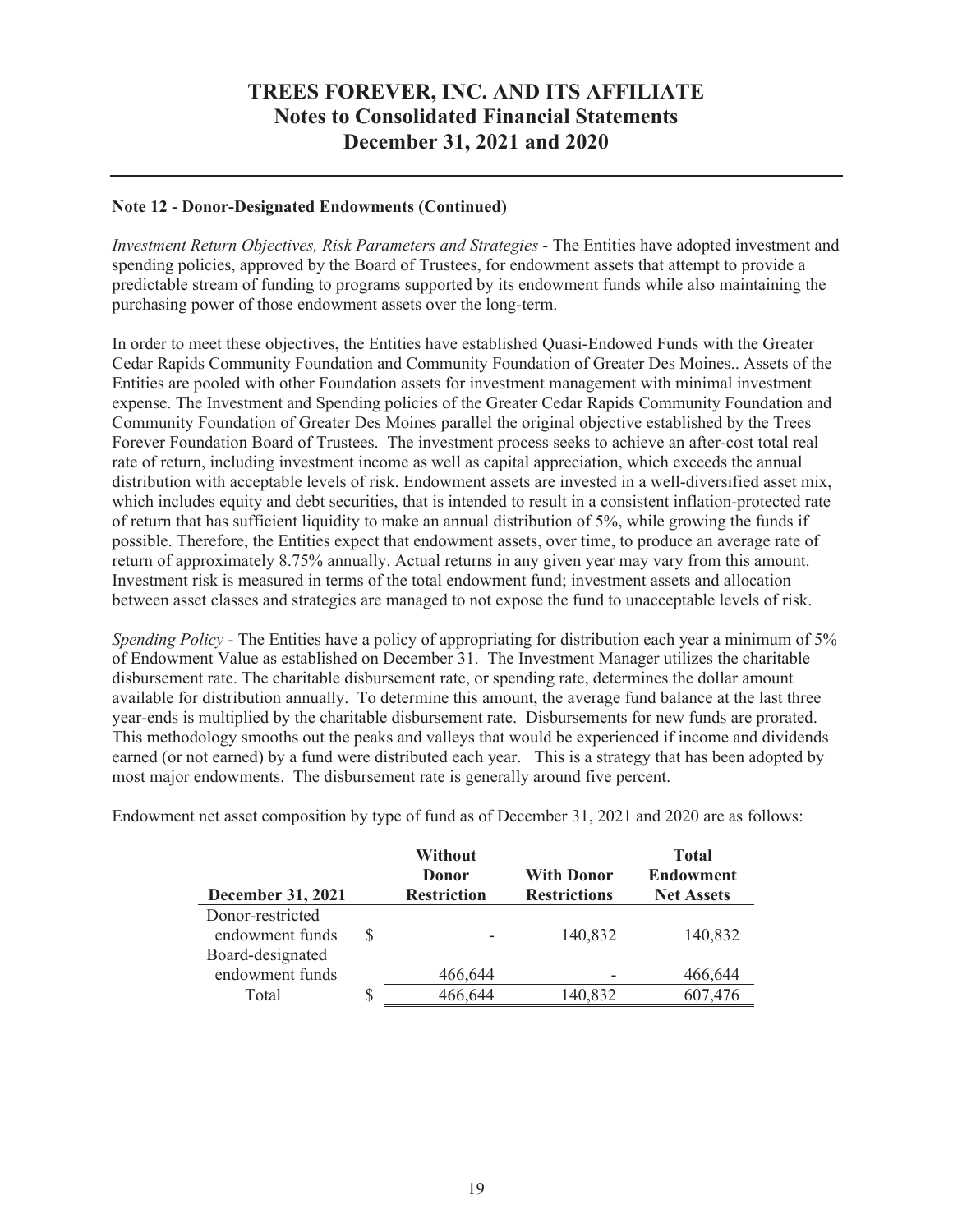### **Note 12 - Donor-Designated Endowments (Continued)**

| December 31, 2020                            | <b>Without</b><br>Donor<br><b>Restriction</b> | <b>With Donor</b><br><b>Restrictions</b> | <b>Total</b><br><b>Endowment</b><br><b>Net Assets</b> |
|----------------------------------------------|-----------------------------------------------|------------------------------------------|-------------------------------------------------------|
| Donor-restricted<br>endowment funds          |                                               | 39,814                                   | 39,814                                                |
| Board-designated<br>endowment funds<br>Total | 413,652<br>413,652                            | 39,814                                   | 413,652<br>453,466                                    |

Changes in endowment net assets as of December 31, 2021 are as follows:

|                               | Without<br>Donor<br><b>Restrictions</b> | <b>With Donor</b><br><b>Restrictions</b> | <b>Total</b> |
|-------------------------------|-----------------------------------------|------------------------------------------|--------------|
| Endowment net assets,         |                                         |                                          |              |
| beginning of year             | \$<br>413,652                           | 39,814                                   | 453,466      |
| Contributions                 | 16,602                                  | 100,000                                  | 116,602      |
| Change in beneficial interest |                                         |                                          |              |
| in assets held by             |                                         |                                          |              |
| community foundation          | 52,907                                  | 2,392                                    | 55,299       |
| Amounts appropriated          |                                         |                                          |              |
| for expenditure               | (16,517)                                | (1,374)                                  | (17, 891)    |
| Endowment net assets,         |                                         |                                          |              |
| end of year                   | \$<br>466,644                           | 140,832                                  | 607,476      |

Changes in endowment net assets as of December 31, 2020 are as follows:

|                               |    | Without<br>Donor<br><b>Restrictions</b> | <b>With Donor</b><br><b>Restrictions</b> | <b>Total</b> |
|-------------------------------|----|-----------------------------------------|------------------------------------------|--------------|
| Endowment net assets,         |    |                                         |                                          |              |
| beginning of year             | S  | 399,006                                 | 34,889                                   | 433,895      |
| Contributions                 |    | 500                                     | 4,193                                    | 4,693        |
| Change in beneficial interest |    |                                         |                                          |              |
| in assets held by             |    |                                         |                                          |              |
| community foundation          |    | 28,206                                  | 2,139                                    | 30,345       |
| Amounts appropriated          |    |                                         |                                          |              |
| for expenditure               |    | (14,060)                                | (1,407)                                  | (15, 467)    |
| Endowment net assets,         |    |                                         |                                          |              |
| end of year                   | \$ | 413,652                                 | 39,814                                   | 453,466      |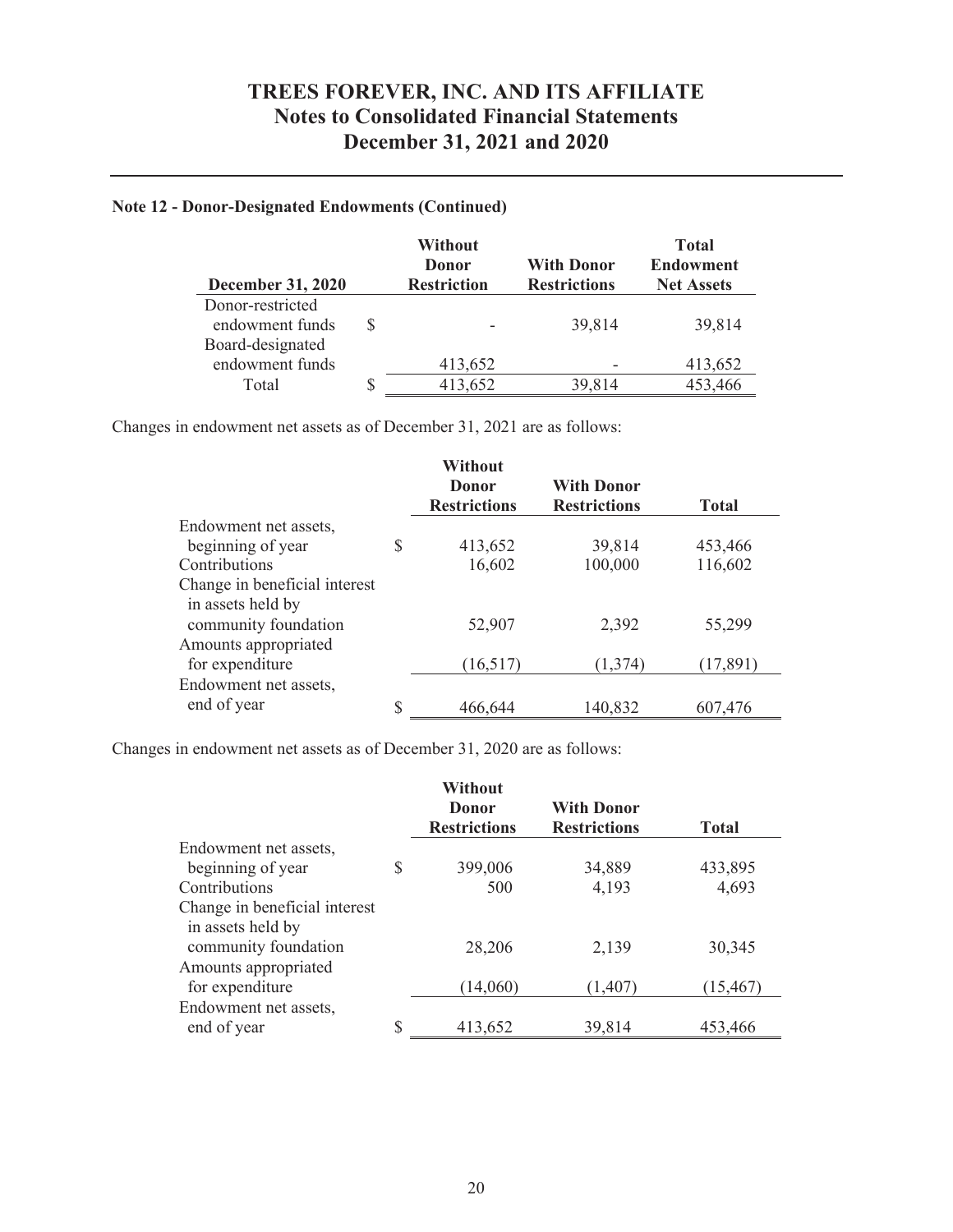#### **Note 13 - Donated Goods and Services**

During the years ended December 31, 2021 and 2020, the Organization received the following donated goods and services:

|                                  |   | 2021        | 2020   |
|----------------------------------|---|-------------|--------|
| Marketing, printing, and media   |   | 4,800<br>-S | 38,000 |
| Catering services for events and |   |             |        |
| meetings                         |   |             | 123    |
| Specialized program services     |   | 4,213       | 7,250  |
| Furniture                        |   | 3,610       | 42,784 |
| Travel                           |   | 251         |        |
| Professional services            |   | 11,220      | 3,020  |
| Total                            | S | 24,094<br>S | 91,177 |

#### **Note 14 - Paycheck Protection Program Grant**

During the years ended December 31, 2021 and 2020, the Organization received government assistance under the CARES Act in the form of Paycheck Protection Program (PPP) loans. The Organization has applied FASB ASC 958-605 to initially record the loans as refundable advances. Under ASC 958-605-25- 13, the loans are to be treated as refundable advances until the conditions on which they depend are substantially met. By December 31, 2021 and 2020 the Organization had incurred eligible costs to qualify for complete forgiveness of the loans and had received notice of complete forgiveness of the loans. As such, the full amount of the PPP loans are recognized as revenue in the statement of activities in the amounts of \$180,470 and \$189,900 for the years ended December 31, 2021 and 2020, respectively.

#### **Note 15 - Supplemental Cash Flow Information**

Cash paid for interest on outstanding notes payable for the years ending December 31, 2021 and 2020 was \$11,628 and \$22,823, respectively.

#### **Note 16 - Subsequent Event**

Subsequent to December 31, 2021, the Organization has begun discussions with vendors for outdoor improvements to its main campus.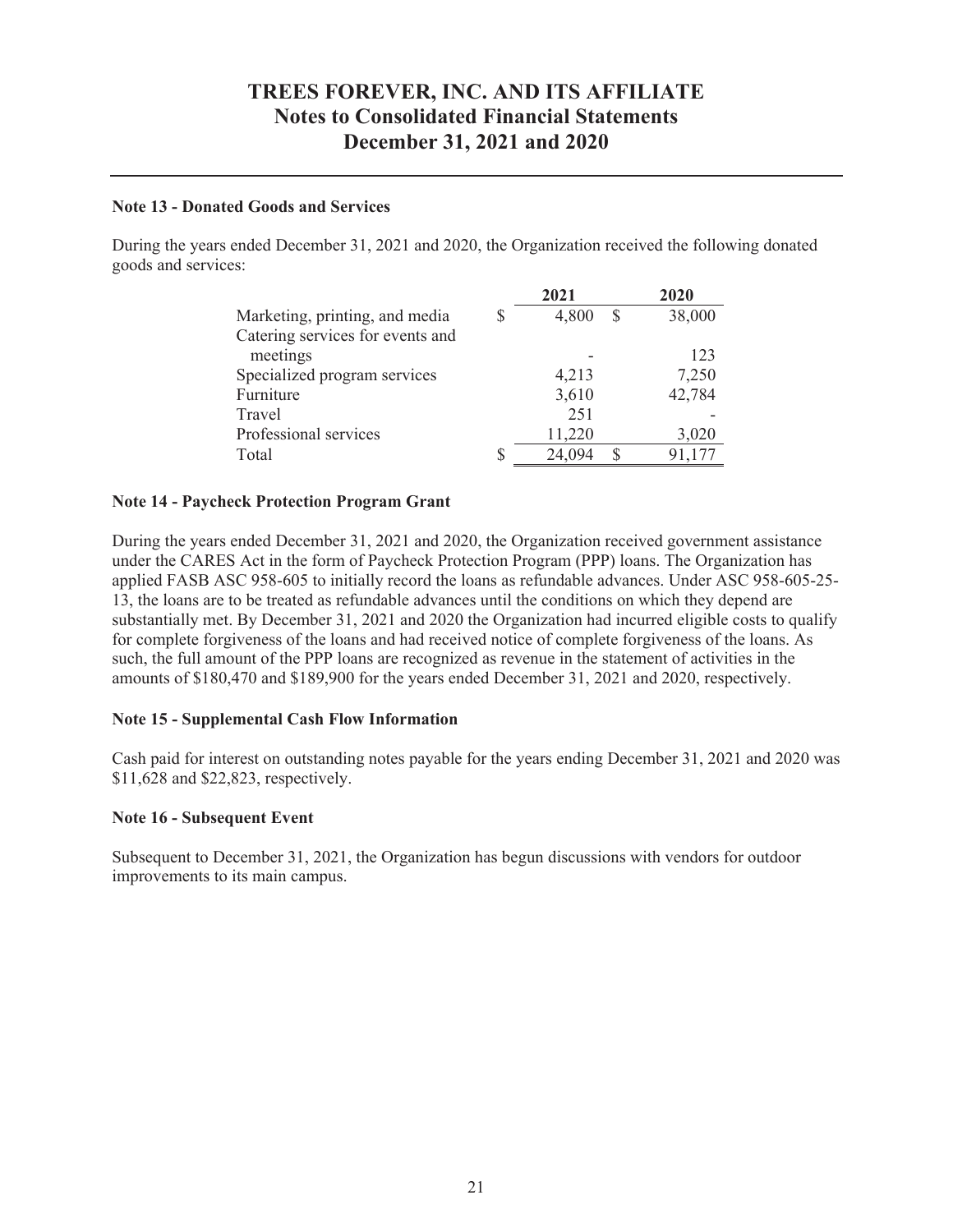# **TREES FOREVER, INC. AND ITS AFFILIATE**

Supplementary Information

December 31, 2021 and 2020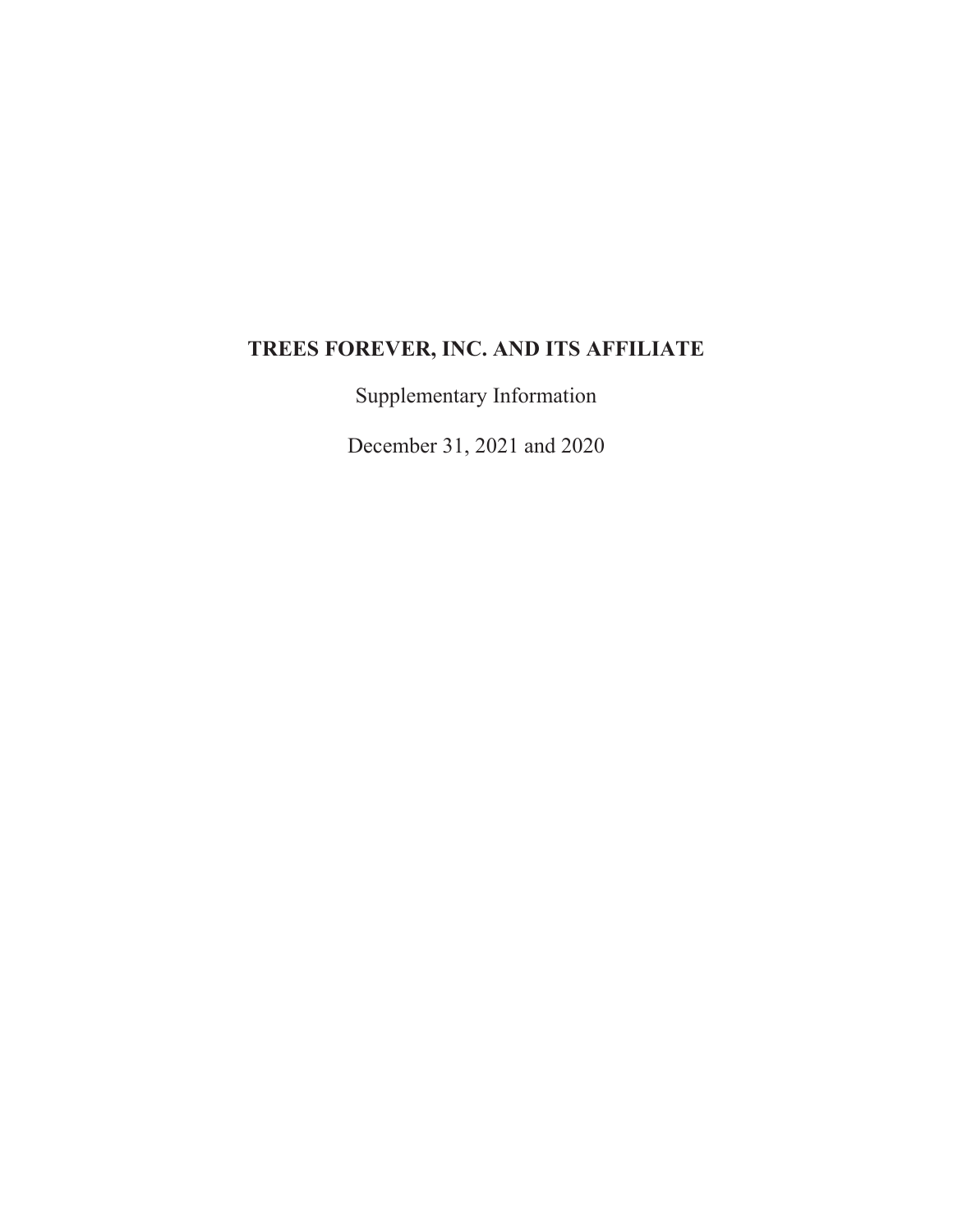|                                            |          |                           | Assets                         |                    |                               |                    |
|--------------------------------------------|----------|---------------------------|--------------------------------|--------------------|-------------------------------|--------------------|
|                                            |          | Forever,<br>Trees<br>Inc. | Foundation<br>Forever<br>Trees | Total              | Consolidating<br>Eliminations | Consolidated       |
| Current assets:                            |          |                           |                                |                    |                               |                    |
| Cash and cash equivalents                  | ∽        | 1,802,637                 |                                | 1,802,637          |                               | 1,802,637          |
| Accounts receivable                        |          | 108                       |                                | 108                |                               | 108                |
| Grants receivable                          |          | 419,952                   |                                | 419,952            |                               | 419,952            |
| Unconditional promises to give             |          | 14,961                    | 5,541                          | 20,502             | (5, 541)                      | 14,961             |
| Current portion of notes receivable        |          |                           | 9,905                          | 9,905              | (9,905)                       |                    |
| Prepaid expense                            |          | 39,483                    |                                | 39,483             |                               | 39,483             |
| Total current assets                       |          | 2,277,141                 | 15,446                         | 2,292,587          | (15, 446)                     | 2,277,141          |
| Property and equipment:                    |          |                           |                                |                    |                               |                    |
| Furniture and fixtures                     |          | 56,889                    |                                | 56,889             |                               | 56,889             |
| Land                                       |          | 111,100                   |                                | 111,100            |                               | 111,100            |
| <b>Buildings</b>                           |          | 483,796                   |                                | 483,796            |                               | 483,796            |
| Equipment                                  |          | 172,959                   |                                | 172,959            |                               | 172,959            |
| Total                                      |          | 824,744                   |                                | 824,744            |                               | 824,744            |
| Less accumulated depreciation              |          | 181,893                   |                                | 181,893            |                               | 181.893            |
| Net property and equipment                 |          | 642,851                   |                                | 642,851            |                               | 642,851            |
| Other assets:                              |          |                           |                                |                    |                               |                    |
| Beneficial interest in assets held by      |          |                           |                                |                    |                               |                    |
| community foundation<br>Total other assets |          |                           | 592,030<br>592,030             | 592,030<br>592,030 |                               | 592,030<br>592,030 |
|                                            |          |                           |                                |                    |                               |                    |
| <b>Total assets</b>                        | $\Theta$ | 2,919,992                 | 607,476                        | 3,527,468          | (15,446)                      | 3,512,022          |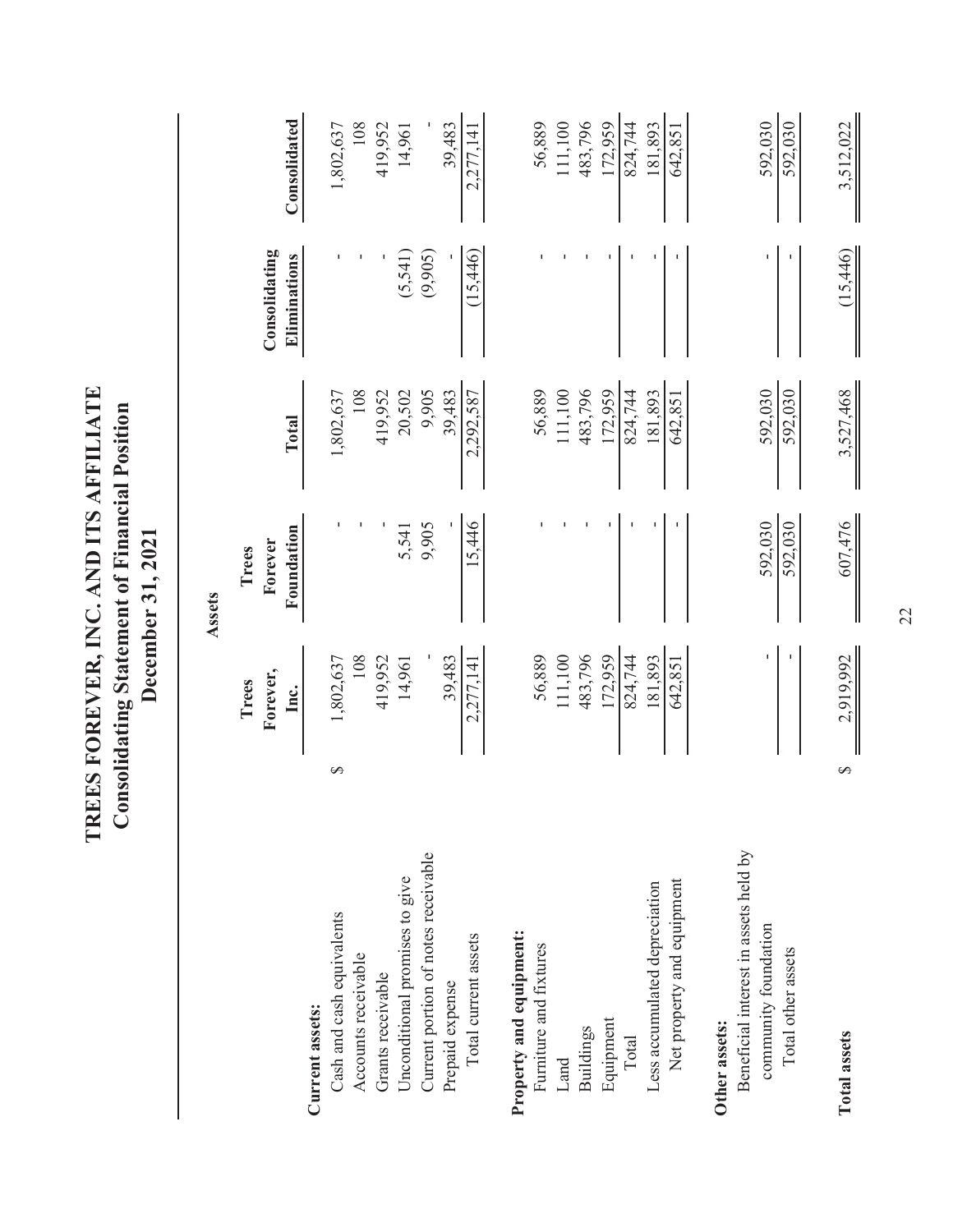|                                                       |   |                      | Liabilities and Net Assets |                      |                               |                      |
|-------------------------------------------------------|---|----------------------|----------------------------|----------------------|-------------------------------|----------------------|
|                                                       |   | Trees                | Trees                      |                      |                               |                      |
|                                                       |   | Forever,<br>Inc.     | Foundation<br>Forever      | Total                | Consolidating<br>Eliminations | Consolidated         |
| Current liabilities:                                  |   |                      |                            |                      |                               |                      |
| Accounts payable                                      | ↔ | 43,994               |                            | 43,994               | (5,541)                       | 38,453               |
| Accrued expenses:                                     |   |                      |                            |                      |                               |                      |
| Vacation pay                                          |   | 50,931               |                            | 50,931               |                               | 50,931               |
| Other                                                 |   | 1,353                |                            | 1,353                |                               | 1,353                |
| Deferred revenue                                      |   | 56,397               |                            | 56,397               |                               | 56,397               |
| Current portion of long-term liabilities              |   | 27,904               |                            | 27,904               | (9,905)                       | 17,999               |
| Funds held in trust                                   |   | 34,601               |                            | 34,601               |                               | 34,601               |
| Grants payable                                        |   | 319,346              |                            | 319,346              |                               | 319,346              |
| Total current liabilities                             |   | 534,526              |                            | 534,526              | (15,446)                      | 519,080              |
| Long-term liabilities:                                |   |                      |                            |                      |                               |                      |
| Mortgage payable                                      |   | 298,220              |                            | 298,220              |                               | 298,220              |
| Total long-term liabilities                           |   | 298,220              |                            | 298,220              |                               | 298,220              |
| Total liabilities                                     |   | 832,746              |                            | 832,746              | (15,446)                      | 817,300              |
| Net assets:                                           |   |                      |                            |                      |                               |                      |
| Without donor restrictions<br>With donor restrictions |   | 383,729<br>1,703,517 | 565,119<br>42,357          | 948,848<br>1,745,874 |                               | 1.745.874<br>948,848 |
| Total net assets                                      |   | 2,087,246            | 607,476                    | 2,694,722            |                               | 2,694,722            |
|                                                       |   |                      |                            |                      |                               |                      |
| Total liabilities and net assets                      | ∽ | 2,919,992            | 607,476                    | 3,527,468            | (15,446)                      | 3,512,022            |

TREES FOREVER, INC. AND ITS AFFILIATE **TREES FOREVER, INC. AND ITS AFFILIATE Consolidating Statement of Financial Position**<br>December 31, 2021 **Consolidating Statement of Financial Position December 31, 2021**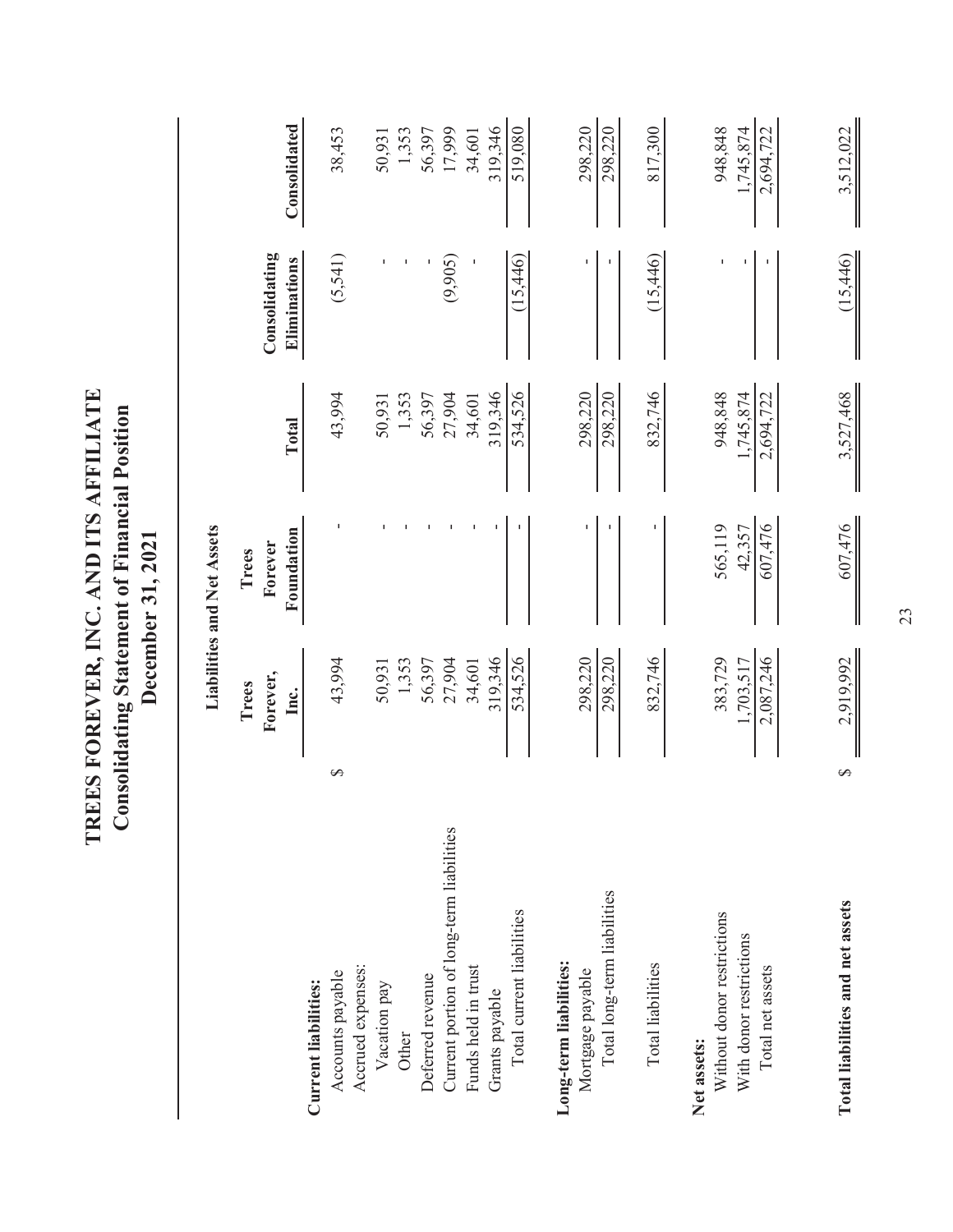| TREES FOREVER, INC. AND ITS AFFILIATE<br><b>Consolidating Statement of Activities</b> | For the Year Ended December 31, 2021 |
|---------------------------------------------------------------------------------------|--------------------------------------|
|---------------------------------------------------------------------------------------|--------------------------------------|

|                                         |               | Trees Forever,<br>Inc. | <b>Trees Forever</b><br>Foundation | Total     | Consolidating<br>Eliminations | Consolidated |
|-----------------------------------------|---------------|------------------------|------------------------------------|-----------|-------------------------------|--------------|
| Support and revenue:                    |               |                        |                                    |           |                               |              |
| Contributions                           | $\rightarrow$ | 2,301,904              | 107,541                            | 2,409,445 | (17, 891)                     | 2,391,554    |
| Program administration revenue          |               | 497,847                |                                    | 497,847   |                               | 497,847      |
| Program grant revenue                   |               | 940,721                |                                    | 940,721   |                               | 940,721      |
| Federal grants                          |               | 177,660                |                                    | 177,660   |                               | 177,660      |
| State grants                            |               | 503,544                |                                    | 503,544   |                               | 503,544      |
| Investment income                       |               | 874                    |                                    | 874       |                               | 874          |
| Change in beneficial interest in assets |               |                        |                                    |           |                               |              |
| held by community foundation            |               |                        | 55,299                             | 55,299    |                               | 55,299       |
| Contributed services and materials      |               | 24,094                 |                                    | 24,094    |                               | 24,094       |
| Paycheck Protection Program grant       |               | 180,470                |                                    | 180,470   |                               | 180,470      |
| Other                                   |               | 7,451                  | 2,573                              | 10,024    | (2,573)                       | 7,451        |
| Total support and revenue               |               | 4,634,565              | 165,413                            | 4,799,978 | (20, 464)                     | 4,779,514    |
| <b>Expenses:</b>                        |               |                        |                                    |           |                               |              |
| Program services:                       |               |                        |                                    |           |                               |              |
| Water quality                           |               | 169,434                | 17,891                             | 187,325   | (17, 891)                     | 169,434      |
| Community forestry                      |               | 2,086,375              |                                    | 2,086,375 |                               | 2,086,375    |
| Roadways                                |               | 379,293                |                                    | 379,293   |                               | 379,293      |
| Education                               |               | 147,760                |                                    | 147,760   |                               | 147,760      |
| Total program services                  |               | 2,782,862              | 17,891                             | 2,800,753 | (17, 891)                     | 2,782,862    |
| Supporting activities:                  |               |                        |                                    |           |                               |              |
| Administrative                          |               | 237,827                |                                    | 237,827   | (2,573)                       | 235,254      |
| Fundraising                             |               | 223,487                |                                    | 223,487   |                               | 223,487      |
| Total supporting activities             |               | 461,314                |                                    | 461,314   | (2,573)                       | 458,741      |
| Total expenses                          |               | 3,244,176              | 17,891                             | 3,262,067 | (20, 464)                     | 3,241,603    |
| Change in net assets                    |               | 1,390,389              | 147,522                            | 1,537,911 |                               | 1,537,911    |
| Net assets, beginning of year           |               | 696,857                | 459,954                            | 1,156,811 |                               | 1,156,811    |
| Net assets, end of year                 | $\Theta$      | 2,087,246              | 607,476                            | 2,694,722 |                               | 2,694,722    |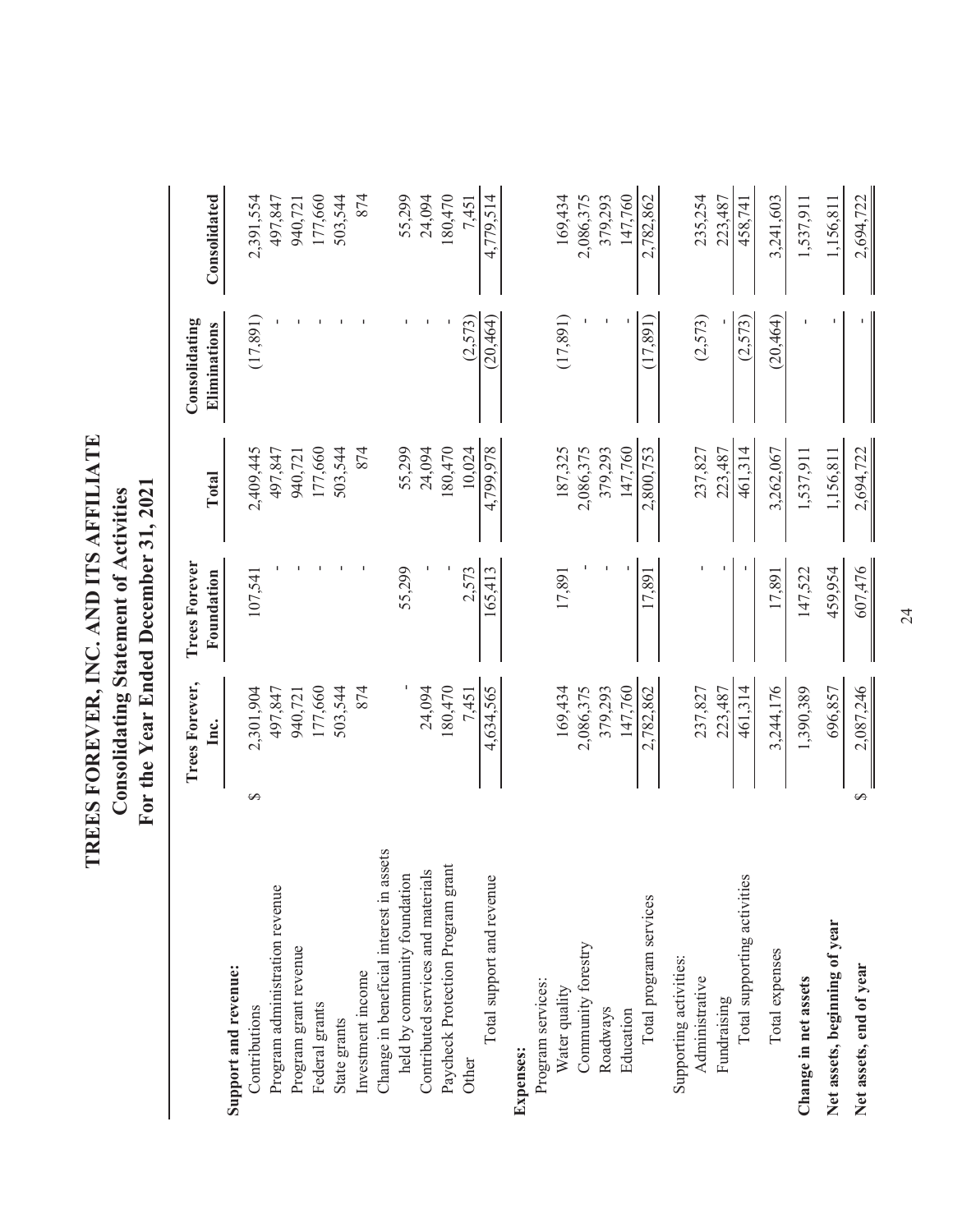

Independent Auditors' Report on Internal Control Over Financial Reporting and on Compliance and Other Matters Based on an Audit of Financial Statements Performed in Accordance with *Government Auditing Standards*

To the Board of Directors of Trees Forever, Inc. and its Affiliate Marion, Iowa

We have audited, in accordance with auditing standards generally accepted in the United States of America and the standards applicable to financial audits contained in *Government Auditing Standards* issued by the Comptroller General of the United States, the consolidated financial statements of Trees Forever, Inc. and its Affiliate (a nonprofit organization), which comprise the consolidated statement of financial position as of December 31, 2021, and the related consolidated statements of activities, cash flows, and functional expenses for the year then ended, and the related notes to the financial statements and have issued our report thereon dated May 3, 2022.

#### **Internal Control over Financial Reporting**

In planning and performing our audit of the financial statements, we considered Trees Forever, Inc. and its Affiliate's internal control over financial reporting (internal control) to determine the audit procedures that are appropriate in the circumstances for the purpose of expressing our opinion on the financial statements, but not for the purpose of expressing an opinion on the effectiveness of Trees Forever, Inc. and its Affiliate's internal control. Accordingly, we do not express an opinion on the effectiveness of the Entities' internal control.

A *deficiency in internal control* exists when the design or operation of a control does not allow management or employees, in the normal course of performing their assigned functions, to prevent or detect and correct misstatements on a timely basis. A *material weakness* is a deficiency, or combination of deficiencies, in internal control, such that there is a reasonable possibility that a material misstatement of the entities' financial statements will not be prevented or detected and corrected on a timely basis. A *significant deficiency* is a deficiency, or a combination of deficiencies, in internal control that is less severe than a material weakness, yet important enough to merit attention by those charged with governance.

Our consideration of internal control was for the limited purpose described in the first paragraph of this section and was not designed to identify all deficiencies in internal control that might be material weaknesses or significant deficiencies and therefore, material weaknesses or significant deficiencies may exist that were not identified. Given these limitations, during our audit we did not identify any deficiencies in internal control that we consider to be material weaknesses. However, material weaknesses may exist that have not been identified.

**tdtpc.com**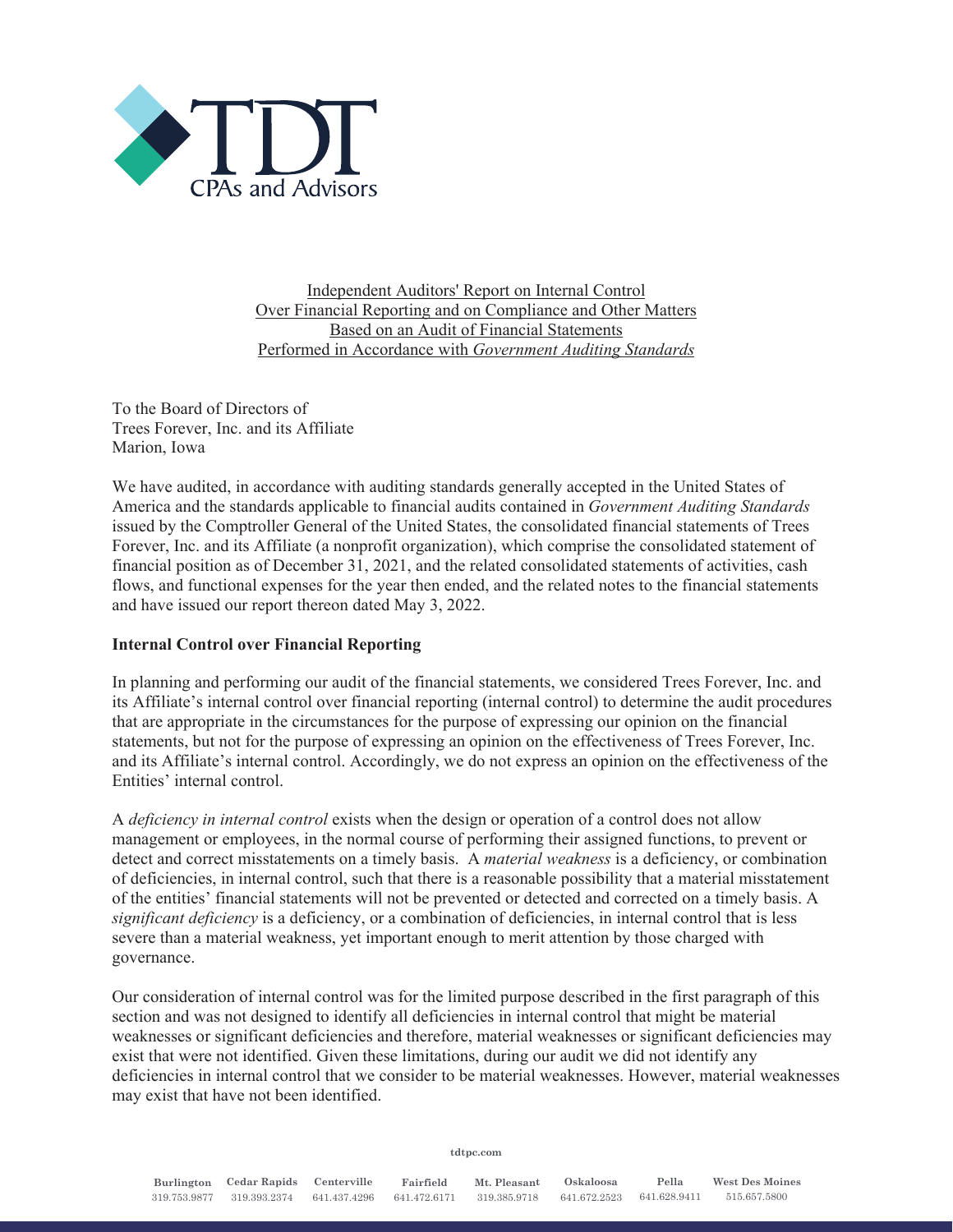#### **Compliance and Other Matters**

As part of obtaining reasonable assurance about whether Trees Forever, Inc. and its Affiliate's financial statements are free from material misstatement, we performed tests of its compliance with certain provisions of laws, regulations, contracts and grant agreements, noncompliance with which could have a direct and material effect on the determination of financial statement amounts. However, providing an opinion on compliance with those provisions was not an objective of our audit and, accordingly, we do not express such an opinion. The results of our tests disclosed no instances of noncompliance that are required to be reported under *Government Auditing Standards*.

#### **Purpose of this Report**

The purpose of this report is solely to describe the scope of our testing of internal control and compliance and the results of that testing, and not to provide an opinion on the effectiveness of the Organizations' internal control or on compliance. This report is an integral part of an audit performed in accordance with *Government Auditing Standards* in considering the Organizations' internal control and compliance. Accordingly, this communication is not suitable for any other purpose.

 *TDT CPAs and Advisors, P.C.* 

Cedar Rapids, Iowa May 3, 2022